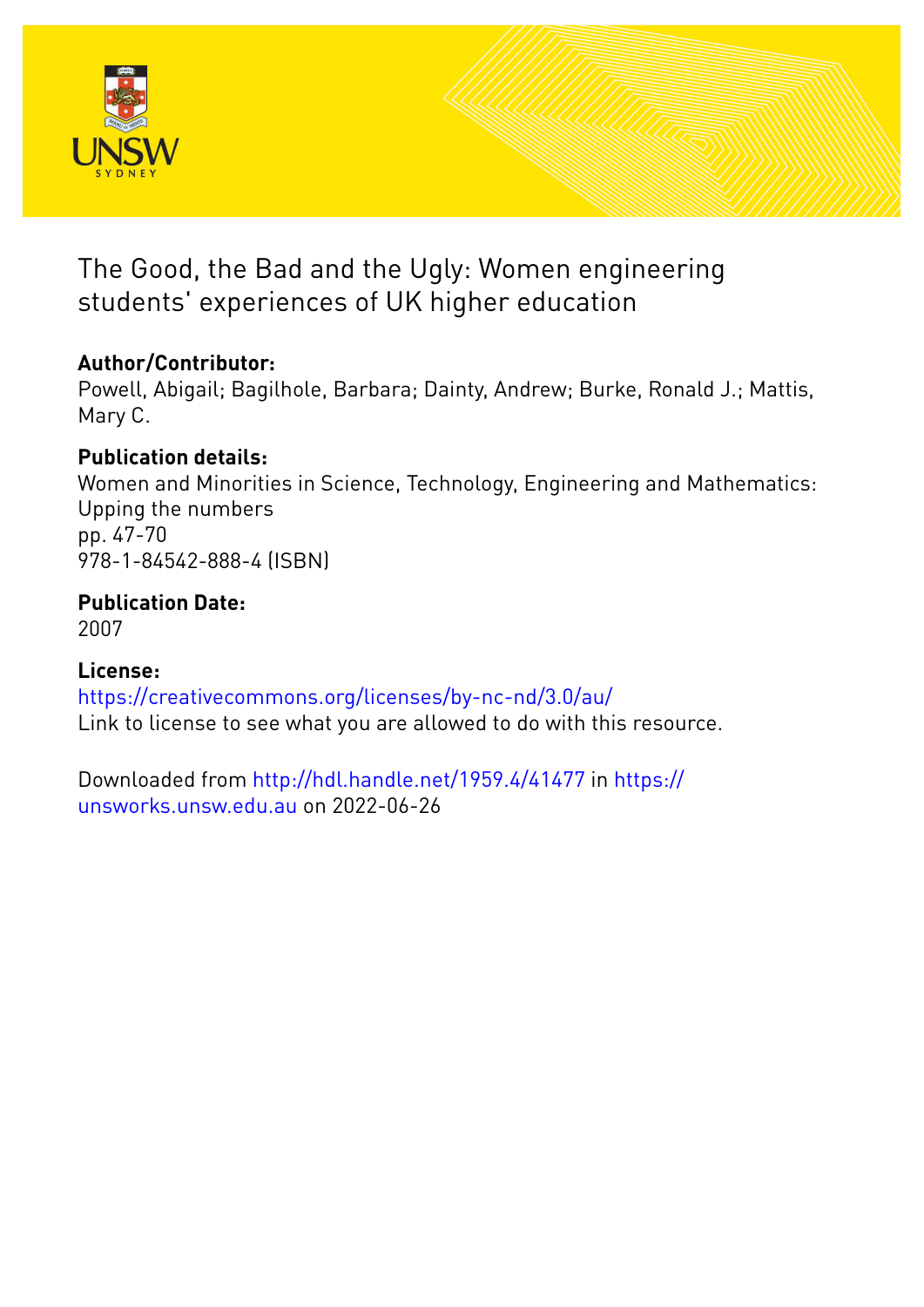# PART II

# Experiences of women and minorities in STEM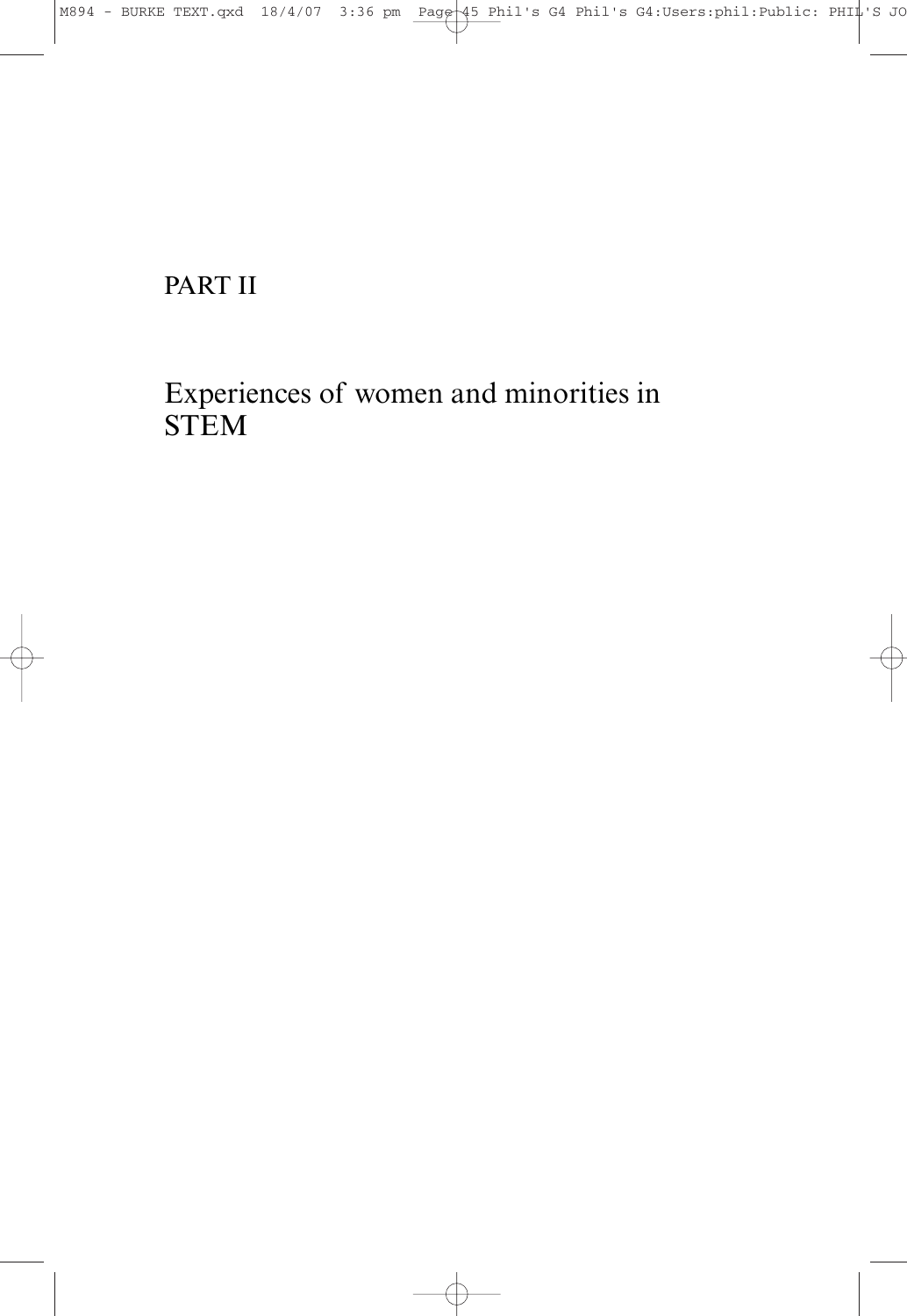$\bigoplus$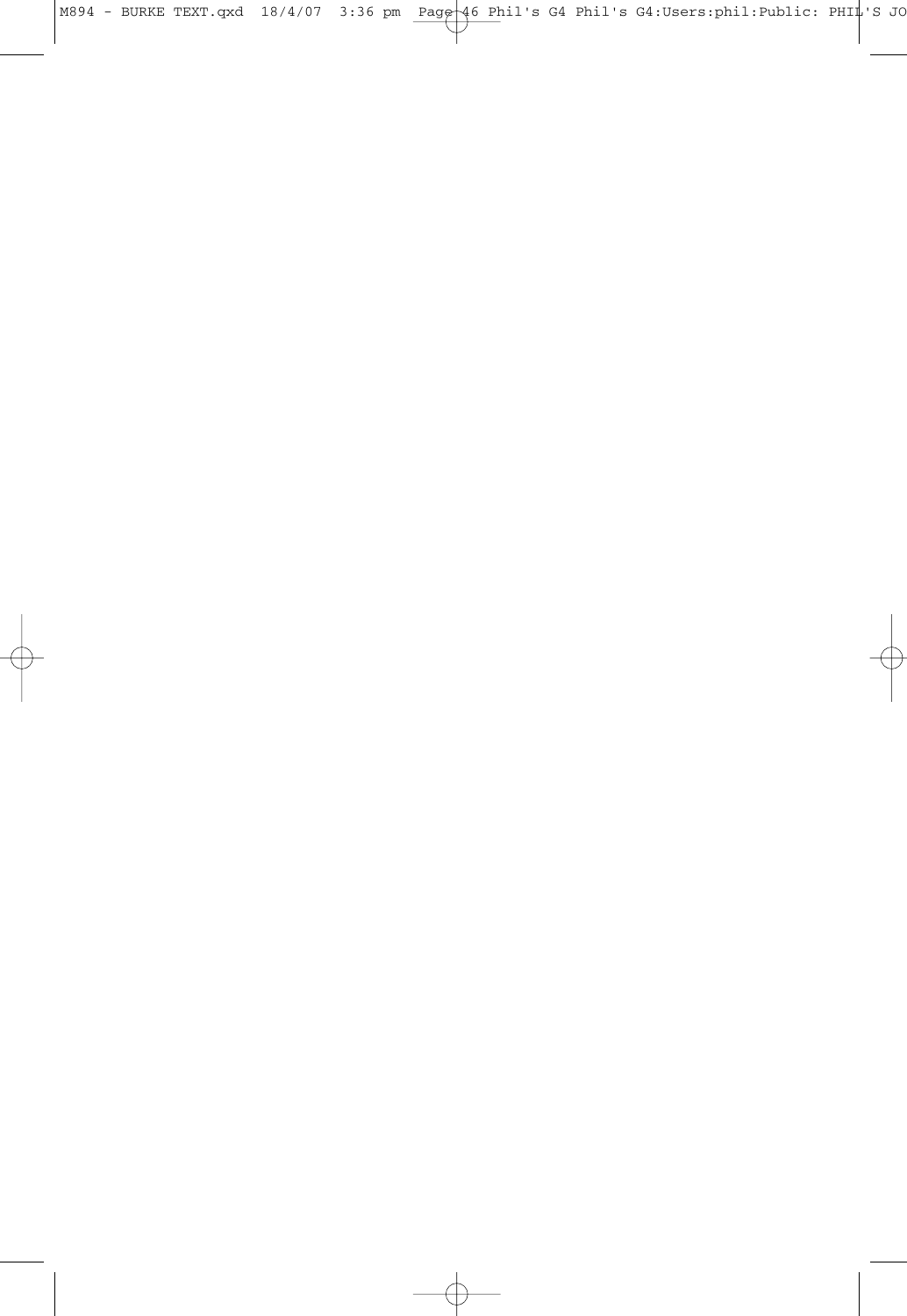3. The good, the bad and the ugly: women engineering students' experiences of UK higher education

# **Abigail Powell, Barbara Bagilhole and Andy Dainty**

# INTRODUCTION

The UK engineering industry is quantitatively and hierarchically maledominated. This is significant given the societal importance and impact of engineering on people's lives. Engineering has a popular image of being tough, heavy and dirty, and from a student's point of view, hard sums and greasy metal. These powerful cultural images have helped to reproduce occupational segregation whereby engineering has been perceived as unsuitable for women. Despite these widely held views, some women do decide to study engineering with the possibility of pursuing a career in the sector.

This chapter explores how some of these women experience engineering in higher education (HE) in the UK. The first part examines the issue of women in engineering and engineering education, highlighting the importance of increasing the number of professional women engineers. The second part investigates the cultures that persist in engineering and higher education generally which act as barriers to women's progression, before addressing specific cultural factors in engineering education that may hinder women's advancement to the engineering professions. The final part of the chapter sets out the findings of an Economic and Social Research Council project into these issues. It begins by describing the methodology used and proceeds to analyse women's experiences of UK engineering education in terms of the good, the bad and the ugly. These terms are explained using examples from the research findings later in the chapter.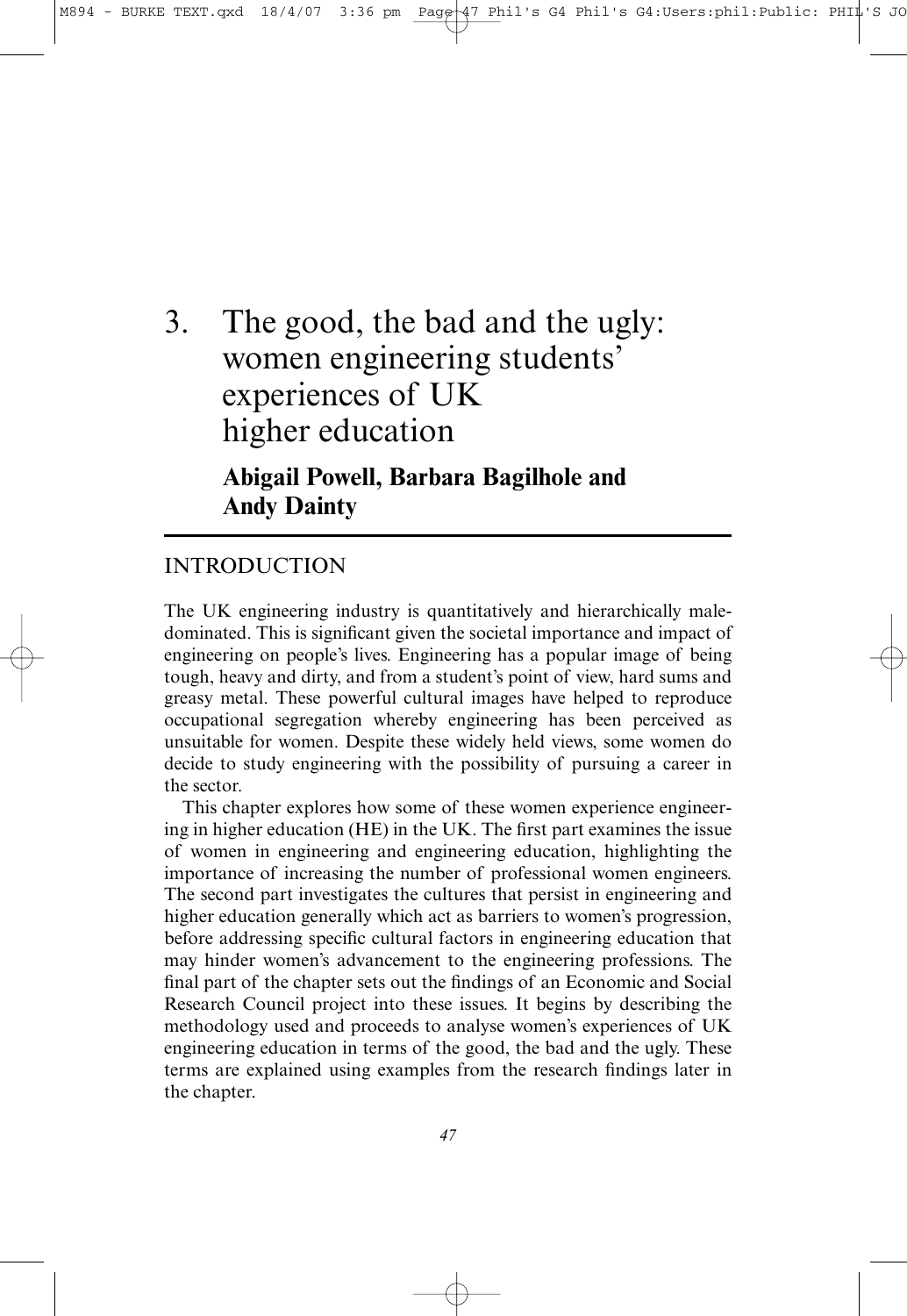# WOMEN IN ENGINEERING

Nancy Lane, co-author of 'The Rising Tide' report on women in science, engineering and technology (SET), has commented that 'Engineering . . . is a subject where women are currently catastrophically underrepresented' (1997, p. 41). That women remain a minority in engineering has been explained in various ways, including poor or inadequate career guidance before starting university; early differential socialization of males and females; lack of support from family, friends and professional engineers; and cultural and occupational barriers (Dryburgh, 1999). Sagebiel (2003), for example, argues that studies in Europe and elsewhere have shown that women are driven away from technology not by inability in abstract thinking but by the prevailing content and climate, which construct an atmosphere of dominant masculinity.

Bagilhole (1997) has maintained that there is a business case for the increase of women in male-dominated work spheres. This essentially rests on two premises: that the industry is under-utilizing the full range of skills and talents in the population because of continuing unequal opportunities for some groups in society; and that it should be possible for organizations to increase their efficiency and effectiveness by projecting a more pluralistic self-image, thereby widening their pool of potential customers. The beneficial effects of identifying and removing discriminatory practices are direct and quantifiable, and include the reduction of costs related to staff turnover, reduced litigation fees, and accessing largely untapped reserves of skill and talent through a wider pool of applicants. Indirect benefits include improved customer service and enhanced staff morale (Dainty et al., 2004).

Over the past two decades, a number of government initiatives have been established to increase the numbers of women entering engineering education and employment. In 1984 the Women into Science and Engineering (WISE) campaign was established, promoted by the Equal Opportunities Commission and Engineering Council. The Engineering Training Authority (EnTra) has taken positive action to recruit girls and runs an Insight programme (a week-long residential course) designed to facilitate this. Approximately 40 per cent of those attending the Insight course subsequently choose to attend engineering courses at university (Opportunity 2000, 1996). The Construction Careers Service, a part of the CITB (Construction Industry Training Board), also has a number of initiatives to heighten awareness in the construction sector. These include work shadowing, provision of speakers at careers events, free brochures, videos and literature, careers seminars for teachers and careers advisers, school/industry links, and curriculum centres (Gale, 1994).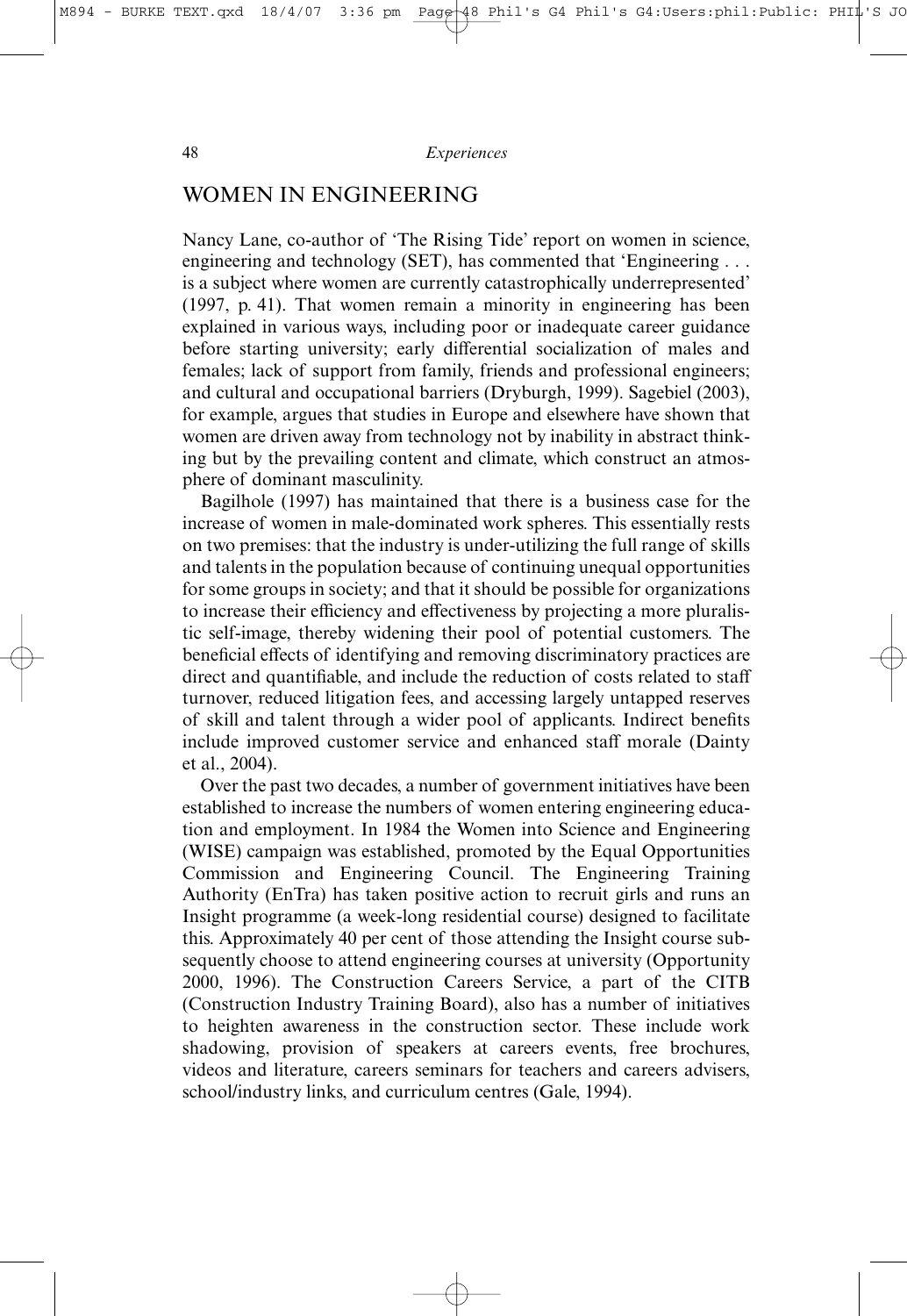M894 - BURKE TEXT.qxd 18/4/07 3:36 pm Page 49 Phil's G4 Phil's G4:Users:phil:Public: PHIL'S JO

While these initiatives are commendable, and have been effective in attracting women to the industry (Dainty, 1998), such measures are a response to skill shortages in technological expertise, rather than a determined drive to tackle the gendered culture of the industry (Walker, 2001), which will be discussed in more detail below. In this case it may be appropriate to question whether more women should be encouraged to become engineers, given the problems they are likely to face in the industry (Carter and Kirkup, 1990). Furthermore, Etzkowitz et al. (2000) have indicated that policies to increase numbers of women in engineering are not sufficient, as it does not automatically mean a change in culture (for further discussion of the 'critical mass' debate see Powell et al., forthcoming).

## WOMEN IN ENGINEERING EDUCATION

Initiatives such as those described above have had some success in increasing the proportion of women studying engineering. Glover (2000) reported that in 1973 only 3 per cent of engineering and technology undergraduates were women. This is compared to 15 per cent in 2004/05 (HESA, 2006). However, figures vary widely by subject, with highs of 68 per cent and 60 per cent in polymers and textiles and ceramics and glasses, respectively, and lows of 8 per cent and 10 per cent in mechanical and electrical engineering respectively (HESA, 2006). The proportion of women studying engineering not only remains low in comparison to other subjects (only 1.6 per cent of all female students in HE are based in engineering, HESA, 2006), but the increase in women engineering students has failed to translate into an equivalent increase in female engineering professionals, with suggestions that less than 10 per cent of professional engineers are women (Fielding and Glover, 1997). More recent estimates suggest that women only account for 6 per cent of engineers and technologists in professional or associate professional and technical occupations (ONS, 2000). This is also despite recent research funded by the Scottish HE Funding Council indicating that although numbers may be low, female engineers are generally perceived to be better qualified and more highly motivated than their male counterparts, and at graduation women often receive numerous job offers (SHEFC, 1997).

## CULTURE

Much of the above analysis indicates that the difficulties women have penetrating the engineering industry may be a result of the deep-seated culture ingrained within engineering organizations. Evetts (1997), for example,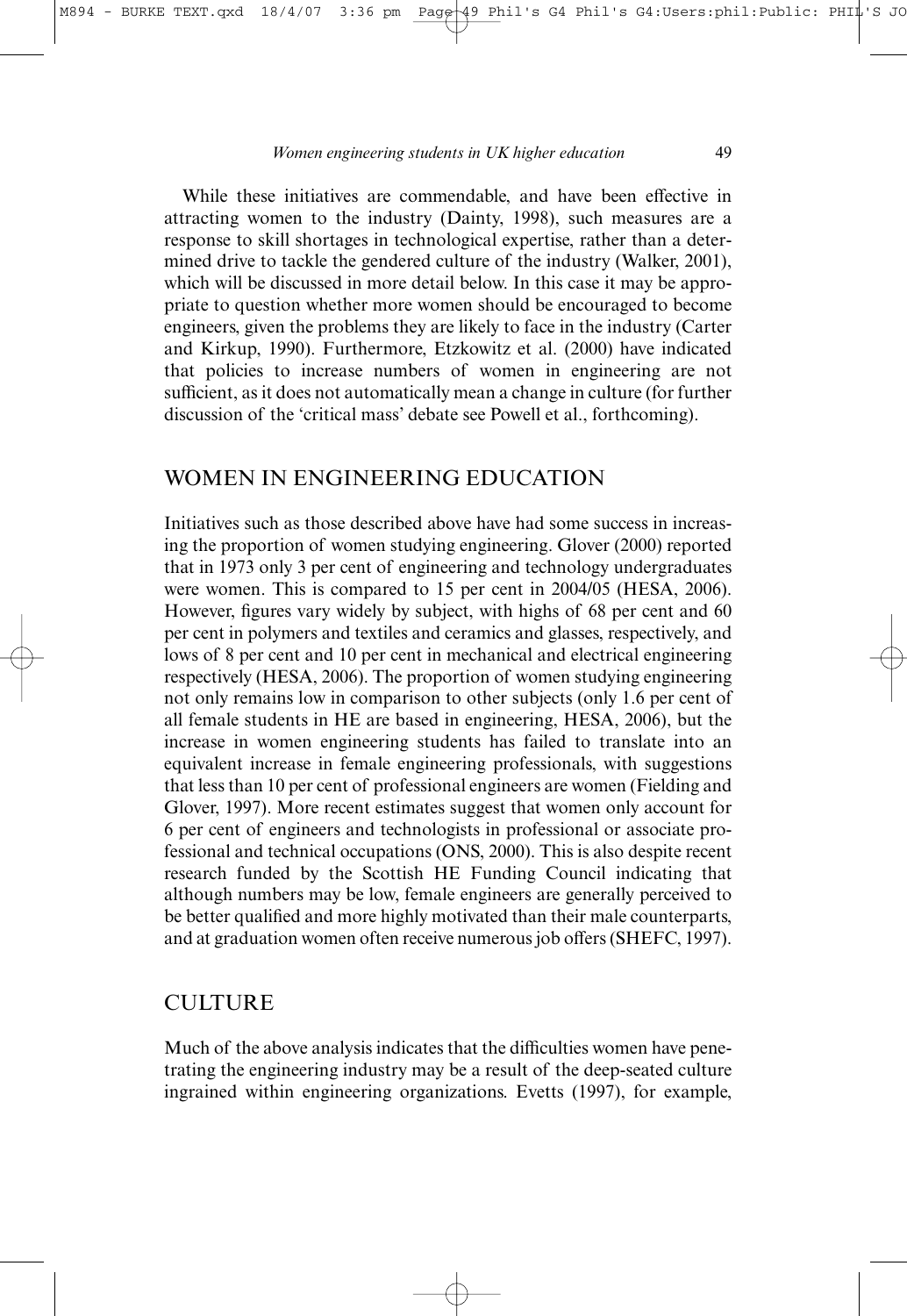considers that cultural aspects and gendered images have been important in explaining statistical differences between men and women's career achievements. This section will, therefore, further investigate organizational culture and the relationship between organizations and gender, as well as looking specifically at the engineering culture.

How we choose to define culture has important consequences for how we attempt to examine it. Brown (1995) writes that there are many different definitions of organizational culture, although most commentators have chosen to think of culture as an objective entity. Agreement on this, however, still leaves room for a broad spectrum of opinion on other details. According to Pacanowsky and O'Donnell-Trujillo (1982), an organization *is* a culture, and all features of an organization, including its systems, policies, procedures and processes, are elements of its cultural life. While this is an intellectually coherent position, many theorists have resisted it, because if everything is culture, it is impossible for the concept to frame causal explanations of other aspects of organizational activity. In contrast, other authors, such as Schein (1985), have suggested that culture is best thought of as a set of psychological predispositions that members of an organization possess, and which leads them to think and act in certain ways. While the view that culture is essentially a cognitive phenomenon residing in the psychology of organizational participants is widespread, many theorists, such as Eldridge and Crombie (1974), acknowledge that patterns of behaviour are equally important. Brown (1995, p. 9) chooses to define organizational culture as 'the pattern of beliefs, values and learned ways of coping with experience that have developed during the course of an organisation's history, and which tend to be manifested in its material arrangements and in the behaviour of its members'.

Gender is fundamental to the culture of organizations, as has been shown in studies in other sectors (for example, Ledwith and Colgan, 1996). Itzin (1995) described organizational culture as hierarchical, patriarchal, sex-segregated, sexually divided, sexist, misogynist, resistant to change, and to contain gendered power structures. Hofstede (1984) contends that masculinity forms a key element of corporate culture. West and Zimmerman (1987), for example, suggest that men and women 'do' gender in social interaction, despite perceiving that they act in gender-free or genderneutral ways. Since people bring their beliefs about gender into social relations with little thought, gendered performance is pervasive and taken for granted (Ridgeway, 1997). While participants in organizational culture may believe they express personal taste and inclinations, Gherardi (1994) maintains that knowledge of what fits with the organizational style is an acquired skill. Gherardi therefore argues that the way we 'do' gender in work can help diminish or increase inequality between the sexes.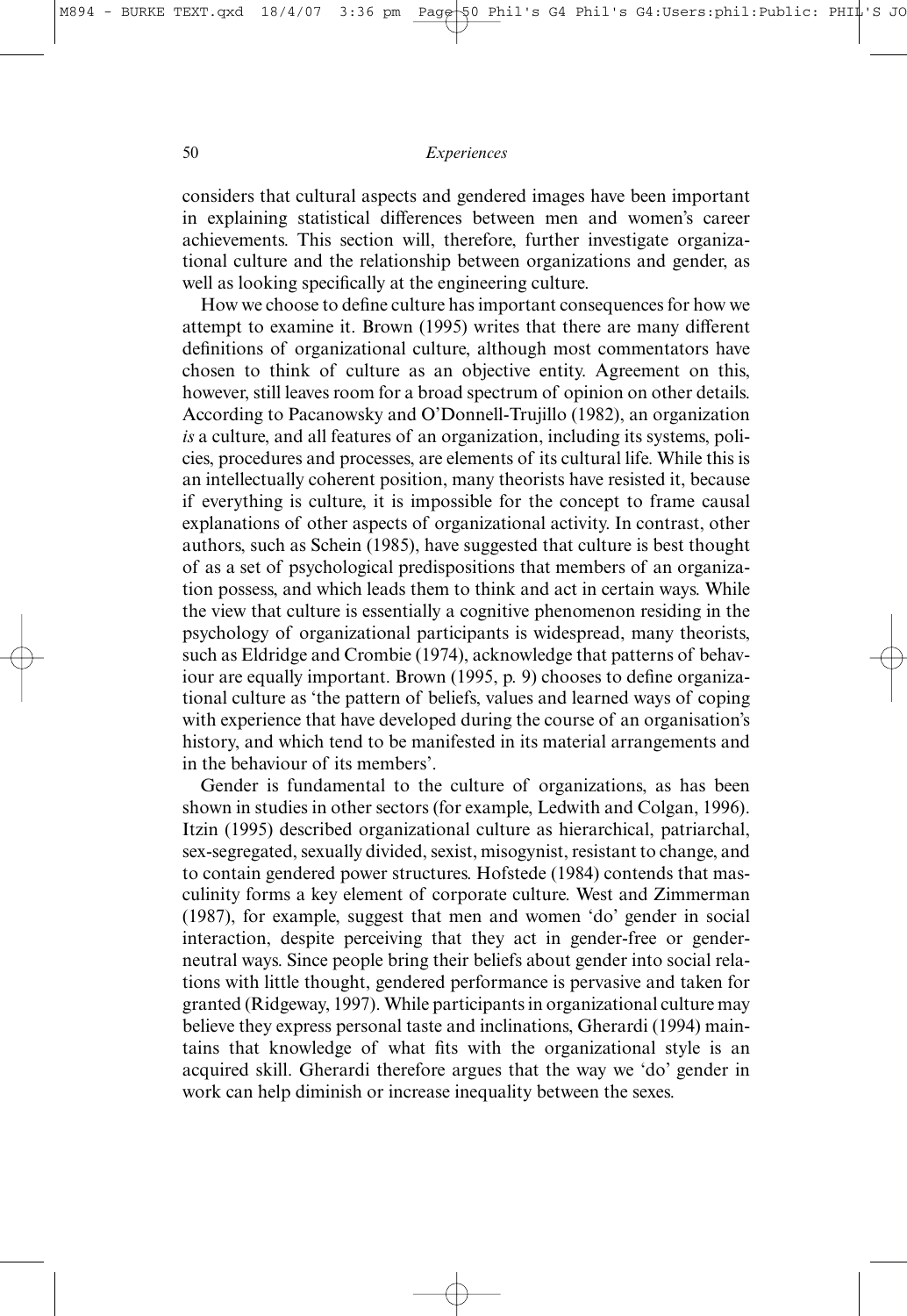M894 - BURKE TEXT.qxd 18/4/07 3:36 pm Page 51 Phil's G4 Phil's G4:Users:phil:Public: PHIL'S JO

#### **Engineering Culture**

The central role of engineering in society and the economy is not evident to the public at large, nor to the media in particular. The engineering profession is, according to Malpas (2000), considered by many as a somewhat dull, uncreative activity, associated with the so-called 'old economy'. Historically the image of engineering has been tough, heavy and dirty, and to do with machinery. In terms of cultural image, engineering is perceived as a masculine profession. This is not only because the workforce is male, but because the prevailing culture and ethos of the industry appears to be extremely male (Gale, 1994). These cultural images have remained powerful and have helped to reproduce the perception that engineering is unsuitable for women (Evetts, 1998). This is a somewhat cyclical process, reinforcing the masculinity of the industry. It has been argued that this is a result of the polarized characteristics supposedly attached to gender in the process of socialization. Sagebiel (2003) states that engineering can be considered gendered in three ways. First, gendered structures are visible in gender difference in the division of labour and in the work styles of women and men. Second, the symbols and images of engineering knowledge and practice are gendered through cultural associations between masculinity and technology. And third, individual engineers have gendered personal and professional identities and experiences.

It is also the case that women suffer if they go against such cultural dictates (Evetts, 1998). This is supported by Glover et al. (1996), who indicated that women actively choose not to enter SET careers in the knowledge that they are likely to feel discomfort. This is because when women undertake 'male work', they upset a widely accepted sense of order and meaning (Cockburn, 1985). Although women can cope with the actual engineering work, they are likely to find it much more difficult to cope with the engineering culture (Evetts, 1998). Some women therefore pay both personal and social costs when they cross the threshold into a male domain. Opportunity 2000 (1996) suggests that this is because young women in science and engineering, for example, find themselves working with the values, systems and performance criteria that have been set up by men for men, and not for women.

By contrast, Bennett et al. (1999) claim that women who seek a career in the construction industry are socialized into its culture through the education system and appear actively to seek that culture. Gale (1994) described gender values as a continuum ranging from male to female and suggests that women holding similar values are attracted to similar occupations. Bennett et al. (1999) do, however, concede that the reverse is also true: many women reject the construction culture as acceptable, as do many men.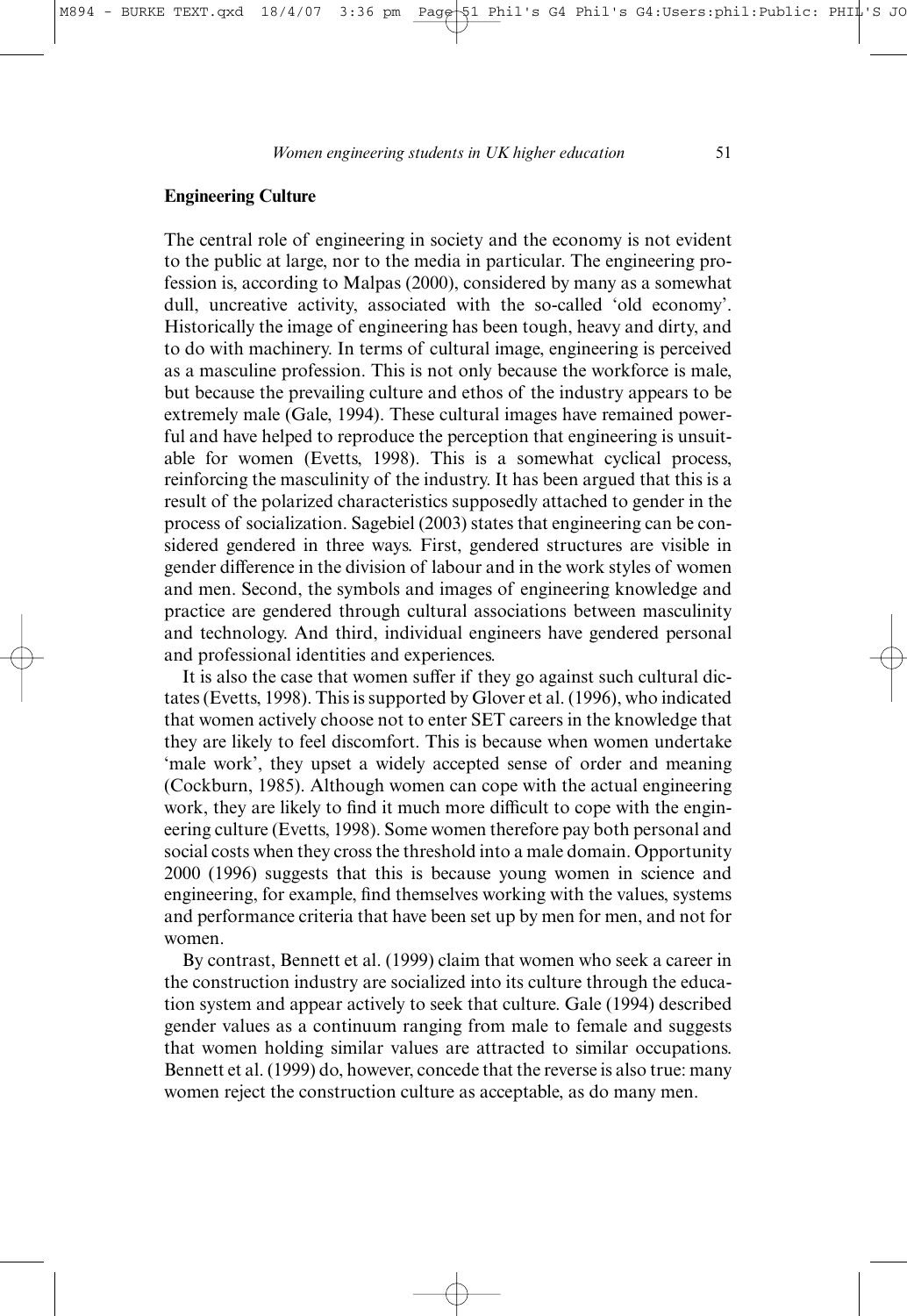#### **HE Culture**

The Hansard Society Commission Report (1990) described British universities as male bastions of privilege and power, and claimed that women's chances of entry, promotion and retention are generally lower than women's. Morley (2000) argues that academia maintains its gendered power relations through everyday practices such as bullying, stalling, sabotage, manipulation and spite. Such occurrences appear trivial, subtle and difficult to capture, but at the same time they reveal the ways in which competition and domination are played out. According to Morley, the study of micropolitics in HE can illuminate ways in which organizational power accrues. Even in countries that are considered to be at the forefront of promoting gender equality, such as Finland, women still encounter subtle forms of discrimination (Husu, 2001).

Bebbington (2002) suggests that the pattern of vertical segregation (the further one goes up the hierarchy, the fewer the women) persists in all disciplines, including business, social studies and language-based studies. There are nevertheless disciplinary differences, with women best represented in language-based studies at almost every grade and worst represented in engineering and technology.

Bagilhole and Woodward (1995) have shown that sexual harassment is an underrecognized and underestimated phenomenon in the UK academic profession and a strong indicator that the problem lies with the academic culture. Morley (1999) argues that employment issues are highly linked to epistemology, with discrimination against women perpetuating and upholding the male perspective in academia.

Davies and Holloway (1995, p. 13) found that in the HE sector, 'equal opportunities . . . is seen very much as an employment issue, and not as an issue which relates to the delivery of educational courses and research'. This is a serious omission because, as Weiner explains, the curriculum is 'of crucial interest because it highlights and problematises taken for granted assumptions about knowledge, gender and culture . . . it is socially constructed and as such, is both a reflection of dominant ideas and a place where these ideas are played out or resisted through practice' (1994, pp. 3–4). However, there are some exceptions. Thomas (1990), for example, looked at the relationship between the 'culture' of certain subjects and how women and men students related to them, exploring gender relations in the context of specific curriculum discourses and practices. She found that female science students saw themselves as a homogeneous group that was different and uncomfortably visible in 'a masculine preserve'. Evans (1995, p. 73) argues that because 'control, rather than consumption [of the curriculum], is in the hands of men . . . the very assumptions of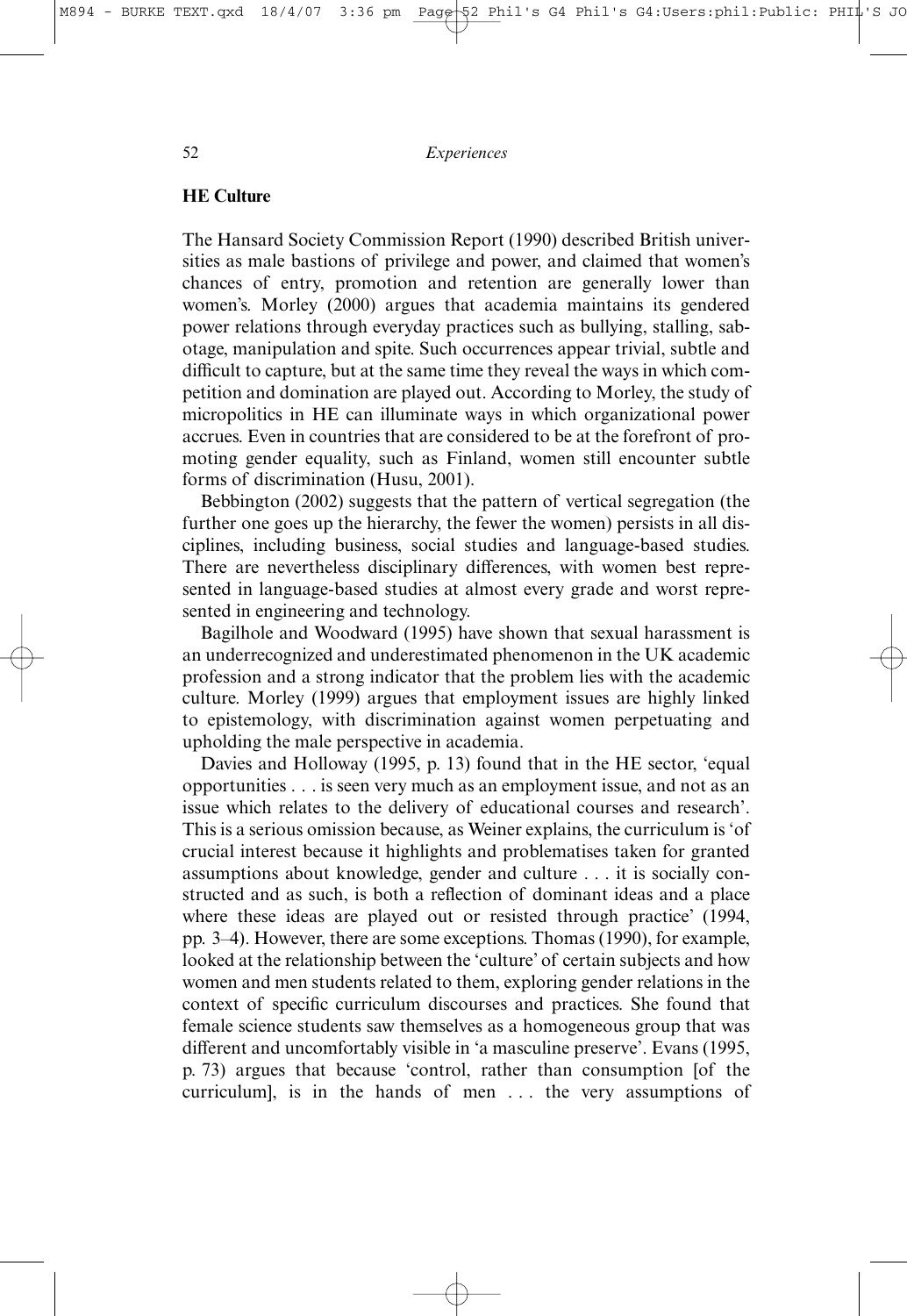the academy – its claims to universal and generally applicable knowledge – have to be challenged'. Bagilhole and Goode (1998) suggest that male academics have defined not only what is taught in universities, but also how it is taught, in a way that marginalizes women.

Despite some re-evaluation of curricula, Bagilhole and Goode (1998) have found that changes in the actual practice of curriculum design, staff–student interaction and assessment are slower and more patchy in traditional institutions of learning, such as 'old' universities, where questions of epistemology and pedagogy have gone largely unexamined. They suggest that the innovation now taking place in universities seems to have come from three directions. First, equal opportunity (EO) specialists are now beginning to undertake EO audits of the curriculum. Second, where women scholars are themselves represented, *completely new curricula* have appeared as a result of feminist endeavours. Third, in the traditionally male-dominated science and engineering disciplines, concerns have centred around *access to subjects* where female representation is poor. Bagilhole and Goode (1998) also found that individuals could operate either a 'narrow' or 'broad' definition of the curriculum, whereby the curriculum might be taken as simply referring to the topics to be covered in a particular course/module or the whole process of teaching and learning and all the activities in their various contexts which take place during that process.

### **HE Engineering Culture**

Mills and Ayre (2003) suggest that there have been a number of findings that many women experience a 'chilly climate' in SET courses, and it is likely that other minority groups share similar experiences. Unhappy or uncomfortable students are unlikely to achieve their full potential and may even leave the course. Some of the features of the 'chilly climate' identified by Mills and Ayre (2003) include:

- false assumptions by lecturers that all students have prior 'tinkering' experience (practical familiarity with technology, equipment and appliances) (Lewis, 1995);
- lack of excitement in the content or presentation of the course (Nair and Majetich, 1995);
- apparent lack of relevance in the curriculum content (Lewis, 1995; Lintern, 1995);
- teaching methods that are appropriate for only a very limited range of learning styles (Lewis, 1995; Jolly, 1996);
- disruptive behaviour of majority groups (e.g. white male students throwing paper planes) (Lintern, 1995; Jolly, 1996), and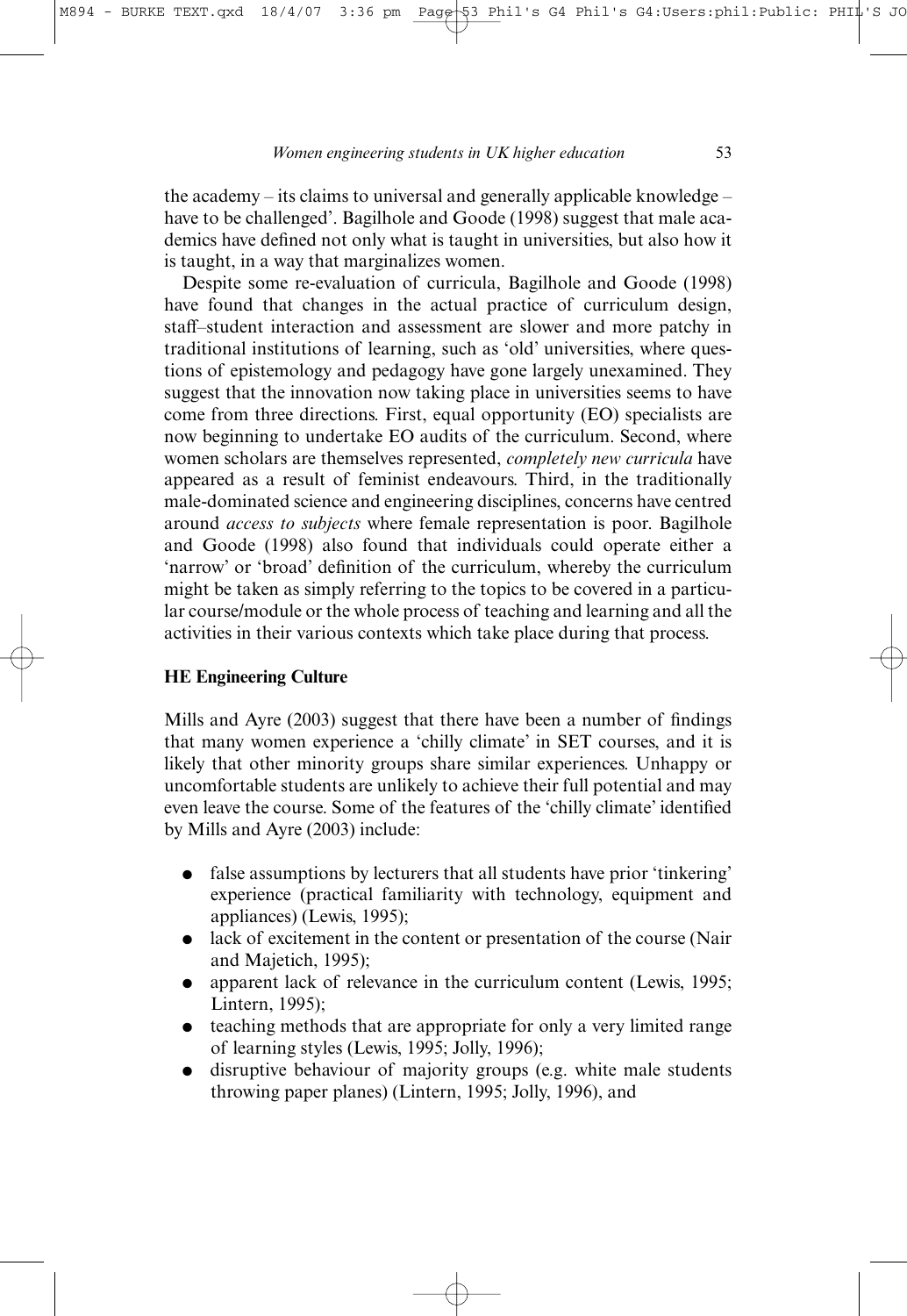classroom atmosphere uncomfortable for some students because of racism, sexism, or similar attitudes (Lewis, 1995; Lintern, 1995; Jolly, 1996; McLean et al., 1997).

On the other hand, McIlwee and Robinson (1992, p. 50) argue that engineering HE culture values academic work at which women excel, and that it is engineering workplace cultures that value such masculine strengths as 'a fascination with technology, expertise as a tinkerer, and an aggressive style of self-presentation'. They argue that knowing how to conform to the masculine engineering culture and doing it well are critical to women's success in the workplace. However, they consider that this only becomes an issue when women make the transition from education to work. They believe that in the workplace women engineers not only have to show competence in their knowledge and skills, but also have to learn to perform and enact masculine norms of attitude and interaction. While this is not disputed, McIlwee and Robinson fail to recognize that the very knowledge and skills women learn in engineering education, or at least the ways in which these skills are taught and learnt, also encompass masculine norms and attitudes.

Sagebiel (2003) argued that an improved curriculum could make both the climate and content of teaching appropriate to attract and retain both men and women. Brainard et al. (n.d.) suggest that improved teaching is particularly relevant to women and that men are less affected by poor teaching, poor organization of course material and by dull course content. The US National Council for Research on Women report (Thorn, 2000) has shown the importance of the first year for women having entered engineering in HE. Since women tend to evolve an interest in technology over time, the typical firstyear 'killer' exams designed to weed out students rather than invite their participation may be counterproductive for retaining female students. Copeland (1995, p. 18), however, indicates that 'recognising the different skills, perspectives and learning styles that women bring to engineering and incorporating these into the teaching and learning environment' means challenging the assumptions and practices within engineering itself.

Part of the problem may be that once the decision to study engineering has been made, commitment to the field does not automatically follow. Etzkowitz et al. (2000, p. 133) show that educational experiences have a cascade effect on commitment: 'A cascade of affirming experiences serves to amplify a string of positive effects, until there is a short-circuit and the process is reversed . . . what had the potential for a cumulative positive cascade of experience becomes short-circuited by negative experiences.'

Lewis (1995, p. 270) found engineering teaching to be strongly male biased: 'The research questions, methods, criteria of success, and styles of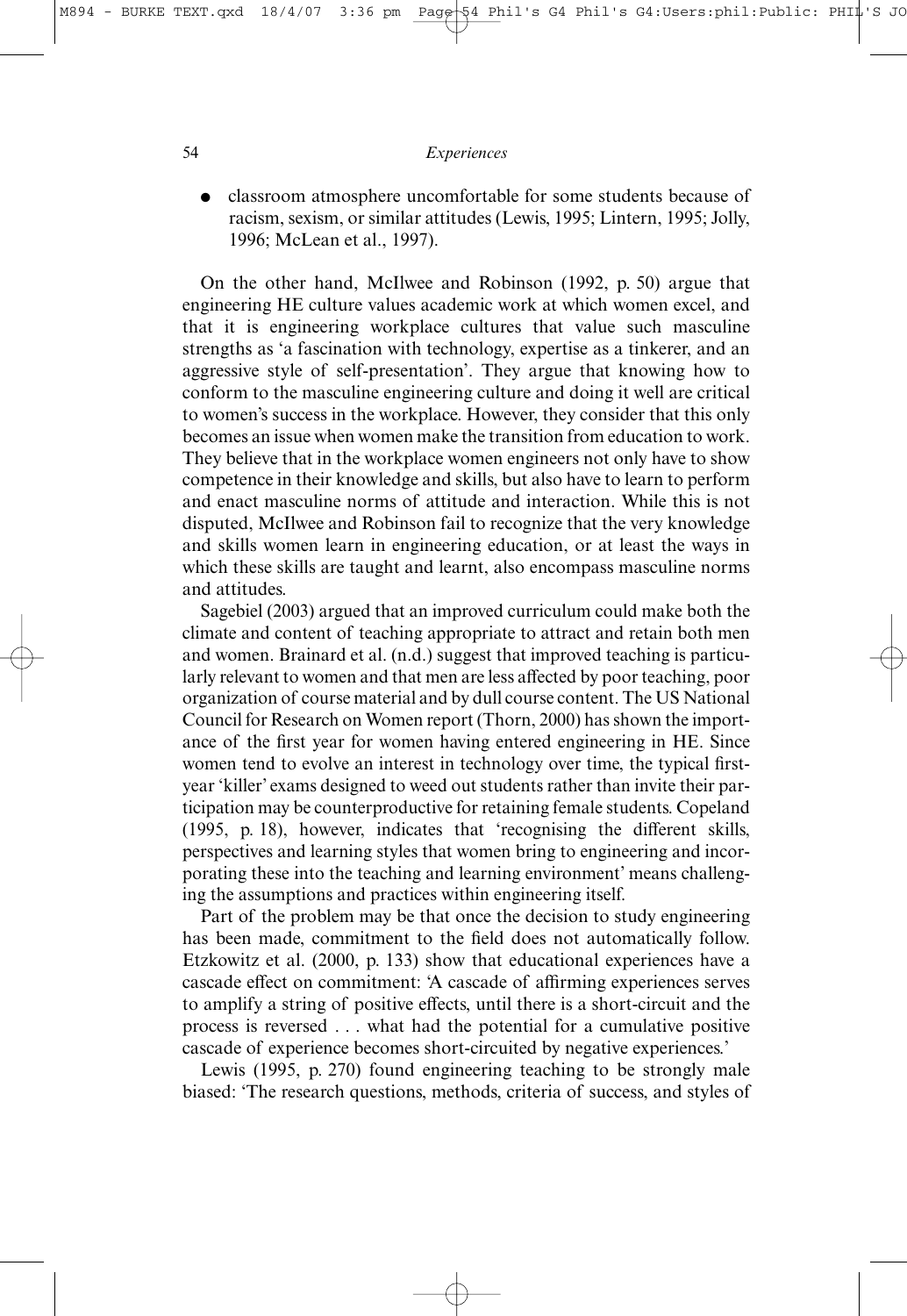M894 - BURKE TEXT.qxd 18/4/07 3:36 pm Page 55 Phil's G4 Phil's G4:Users:phil:Public: PHIL'S JO

teaching are male defined, and consequently, the knowledge itself reflects a bias towards a male cognitive style in its practices, theories, and ways of teaching.' This is a worrying trend given that Mills and Ayre (2003) emphasize the desirability of structuring an engineering curriculum around a general recognition that students from diverse backgrounds bring different perspectives, attitudes and values to the engineering classroom, without making distinctions between the specific cultural groups represented in the class. This is supported by Sagebiel (2003), who suggested that an improved curriculum would make both the climate and content of teaching appropriate to attract and retain both men and women. Improved teaching is particularly relevant to women, as the WEPAN (Women in Engineering: Programmes and Advocates Network) policy climate survey, exploring the environment for undergraduate engineering students, found that men are less affected by poor teaching, poor organization of course material and by dull course content (see Sagebiel, 2003).

Thomas (1990) showed that disillusionment among students has arisen through excessive maths and quantitative content, narrowness and the abstraction of the curriculum, lack of relevance to the 'outside' world, too early specialization and the need to conform to rigid rules, without the opportunity to challenge them. This has led to passive learning, acceptance of facts on trust, and frustration. In terms of the learning context and curriculum, both Greed (1991) and Thomas (1990) describe the impersonal and indifferent atmosphere of science and technology departments. This is manifested, for example, in formal teaching methods and the interpretation of professionalism in masculine terms. As Byrne (1987) points out, teaching styles in science and technology are instrumental and non-negotiable. As a result of these methods of teaching there is little debate, interaction or concern for the aesthetic.

Madhill et al. (2003) write that career decision making is affected by a number of factors, of which hands-on experience is particularly influential. Without the opportunity for hands-on learning, students report that they do not automatically appreciate the application of what they are studying to their personal aspirations and the things they care about. Many students in Srivastava's (1996) study also pointed to the lack of opportunity for practical work. They felt that the emphasis on broad, theoretical, historical and textbook contexts was irrelevant, limited in usefulness and remote from industry.

Mills and Ayre (2003) suggest that the typical engineering curriculum has been blamed for the difficulties in recruiting and retaining female engineering students. Beder (1989) describes it as showing an 'obsession with the technical, the mathematical, and the scientific, and an almost complete neglect of the social, political and environmental issues' which discourages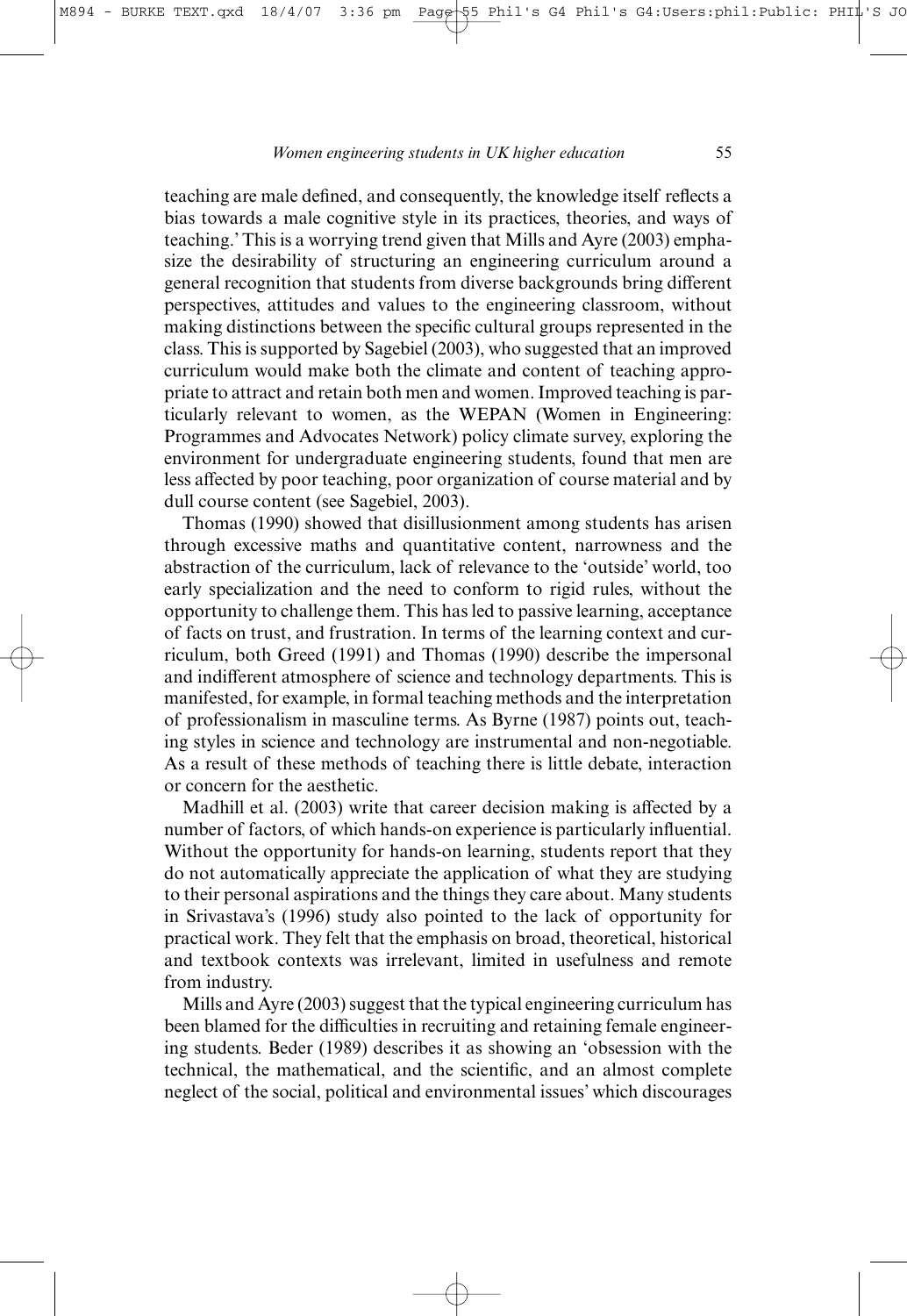'students with broader interests, a different range of talents . . . ; those who want to work with people rather than machines and numbers, those who care about social relations. Too often it is the female students who are put off' (Beder, 1989, p. 173). Thomas (1990) also suggests that HE curriculum is male-centred. She shows that subjects are not neutral but gendered in that they are socially and culturally constructed.

Using construction as a specific example of a SET subject or discipline, Srivastava (1996) recommended a number of changes be made to the HE curriculum. These included presenting construction disciplines in a social context; considering practical applications; integrating modules from social sciences and humanities; questioning assumptions, traditions and the culture of construction education and practice; relating topics to a range of student experiences; addressing the social and environmental impact and benefits of construction; incorporating interactive, qualitative, critical and ethical considerations in projects; and mentoring of students and staff who are in a minority. She also suggested that feminist perceptions of science and technology should be incorporated into the construction curriculum, to facilitate questioning of assumptions, and challenge conservatism and traditionalism in the construction curriculum industry. There should be further easing of professional bodies' influence on construction course design and content, and more autonomy given to construction tutors to make space in the curriculum for new and more relevant areas, and also for independent study, reflection, discussion and debate.

Bagilhole and Goode's (1998) research found that in science and engineering faculties a narrow definition of the term curriculum was predominantly in use, seen as referring to a well-defined body of knowledge which was to be transferred to students largely by lecturing. This is in line with Thomas's (1990) study, which showed science departments characterized by a formality of pedagogy which involved the definitive authority of lecturers and the passivity and dependency of the students, the predominant use of the lecture, the abstract nature of the subject content, and the heavy amount of prescribed and controlled laboratory work. Bagilhole and Goode found that although concerns in science and engineering departments centred around access, in practice this referred to access to courses, in terms of recruitment of undergraduates, and did not encompass access to the curriculum itself, or considerations of how far there are differential curricula and therefore differential access to and engagement with particular aspects of the curriculum.

Bagilhole and Goode's study showed that awareness of issues in curriculum innovation was highest in the social sciences and humanities where a gender dimension had been introduced into the curriculum. However, departments with few women students or staff failed to recognize the issues.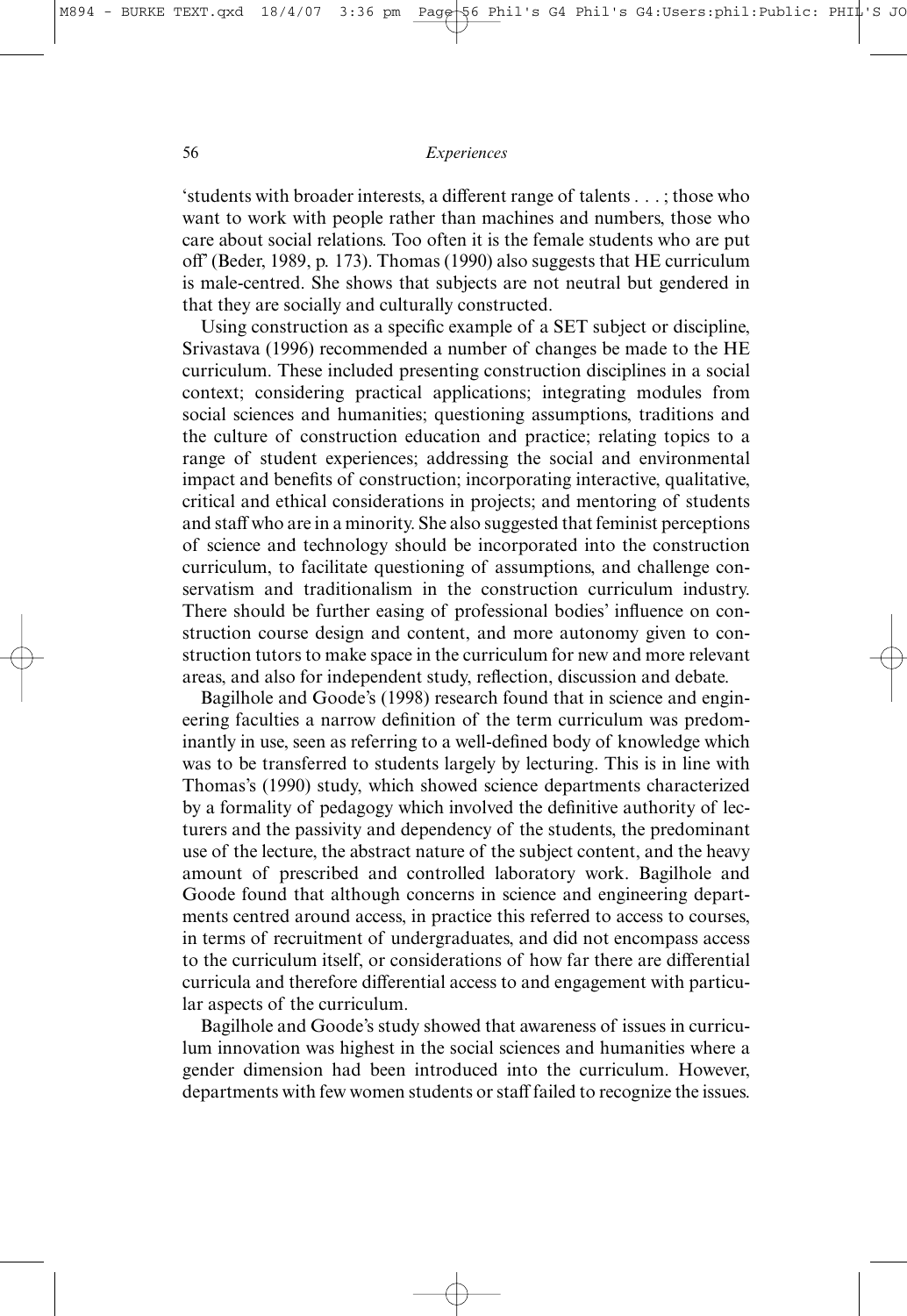M894 - BURKE TEXT.qxd 18/4/07 3:36 pm Page 57 Phil's G4 Phil's G4:Users:phil:Public: PHIL'S JO

Bagilhole and Goode identified that the main problem in these departments was with the common view that any 'problem' lies 'out there' rather than 'in here', alongside a view that women undergraduates were going to have to operate in the 'real world'. The university was seen therefore to serve them best by equipping them, while they were there, to cope with rather than to challenge discrimination when they leave.

Bagilhole and Goode consider that the educators in the engineering world are stuck in an increasingly outdated mould. It is perceived that women need to change to accommodate industry, not the other way around – women must learn to adjust to industry, cope with it, become fitted to it. Women engineering undergraduates at the university in their study were apparently learning to be discriminated against. The role of the university was seen simply to prepare them for 'real life' and anything else was seen as unfair. Both the formal and informal curricula remain genderblind in their operation – and in the name of equality are treating all students 'the same'.

# METHODOLOGY

The research presented in this chapter is based on an Economic and Social Research Council funded project aimed at developing an understanding of women engineers' earliest encounters with engineering workplaces on their future career intentions. Workplace experiences were examined in the form of the year-long industrial placement taken in HE, as this usually represents women's first main contact with the engineering industry. A major part of this research also included an investigation of women students' experiences of engineering education across a range of engineering and related disciplines, including construction/civil, aeronautical, mechanical, design and technology, and materials. The research adopted a longitudinal, mixed methods approach, combining interviews, focus groups, documentary analysis and a questionnaire.

The initial stage of the research used a qualitative approach to explore the experiences and reflections of women engineering students. Two semistructured interviews were conducted with 26 industrial placement students at a pre- and post-1992 university. Access to students was facilitated through university databases and industrial placement coordinators in each of the engineering, or related, departments at the two universities. The use of a semi-structured interview schedule for both sets of interviews meant that key issues identified by the researchers (e.g. influences and reasons for undertaking their particular degree, experiences of their learning environment, the transition to work, placement experiences, future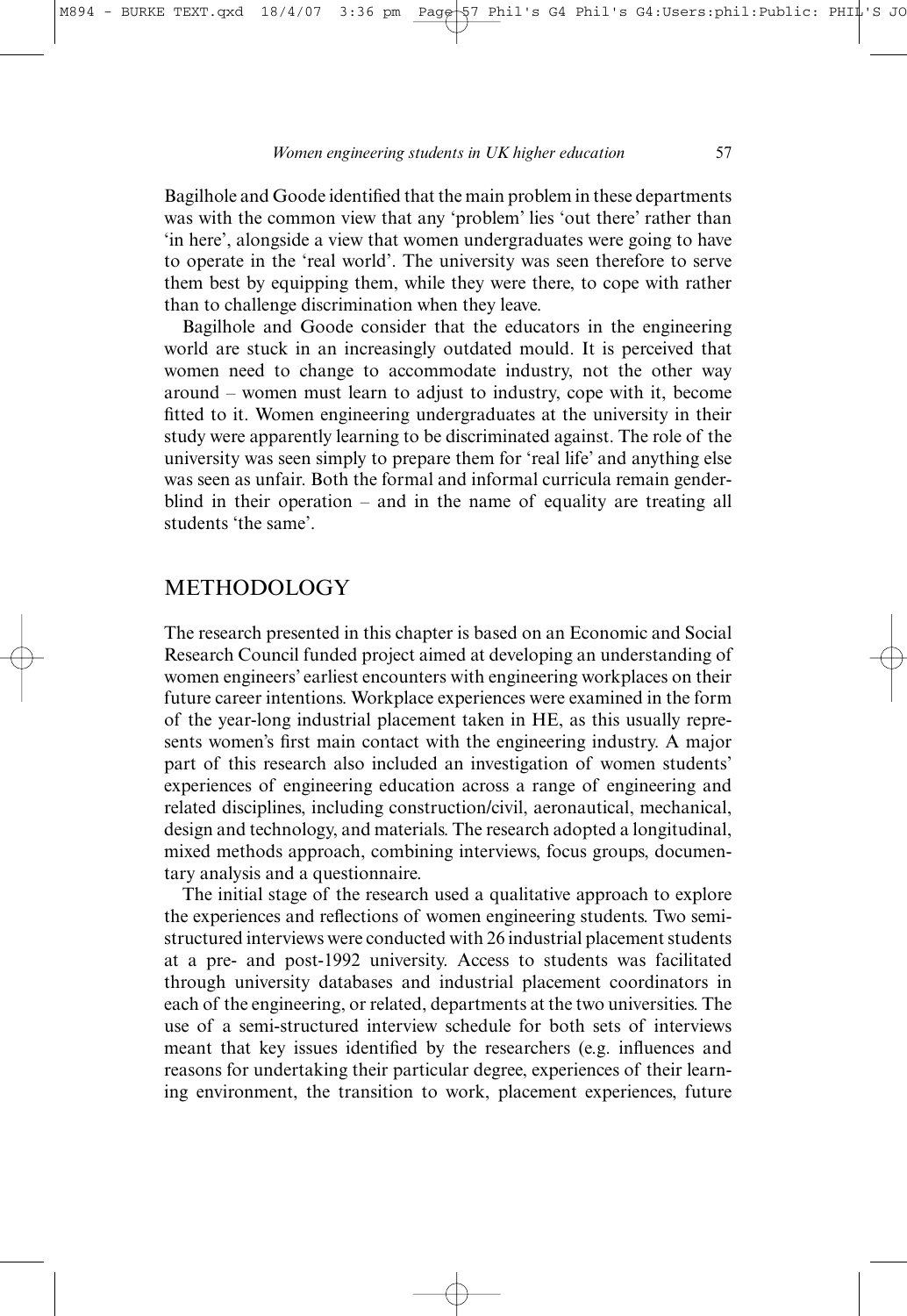career intentions, and so on) could be explored, while at the same time interviewees could define issues according to their own experiences and understandings. Following this stage, two focus groups of the same women were conducted. The purpose of the focus groups was to explore how women's attitudes and career intentions had changed as a result of the placement process, and to allow the women to compare and contrast their experiences. Only 13 of the original cohort participated in the focus groups, as a number of women dropped out of the research due to other commitments having to take priority.

The pre-placement interview stage of the research was complemented by including an additional 26 interviews with women students at the pre- and post-1992 universities who had chosen not to go on industrial placement. These interviews explored similar issues to those described above, as well as investigating women's decisions not to go on placement. Access to these students was facilitated through university databases and programme coordinators.

The interviews were tape-recorded and the focus groups video-recorded, then transcribed verbatim and anonymized, before being analysed with the computer software NVivo. NVivo was used to employ an approach informed by grounded theory, searching for meaning in the data and generating theory from rich, detailed descriptions in the interview transcripts. The initial analysis began with open coding, breaking down, examining, comparing, conceptualizing and categorizing the data (Strauss and Corbin, 1990); axial coding then ensured relationships between categories were systematically developed and that all similarities and differences were captured in the final analysis (Langdridge, 2004). The cumulative analysis of findings led to the eventual development of theories and explanations grounded in the data, reflecting the complex nature of the social phenomena investigated.

# FINDINGS AND DISCUSSION

The research revealed a number of findings relating to women students' experiences of engineering in HE, which range from 'good' to 'bad' to 'ugly'. The findings under each of these headings are elaborated below, although it is important to note that findings are not exclusive but intertwined and mutually reinforcing. Interestingly, a number of the findings concerning women's attitudes are also contradictory, indicating that the themes discussed below are operating on a subconscious level for the women involved in the research and as a result of negotiating complex discourses concerning their relationship with gender and engineering (French, 2005).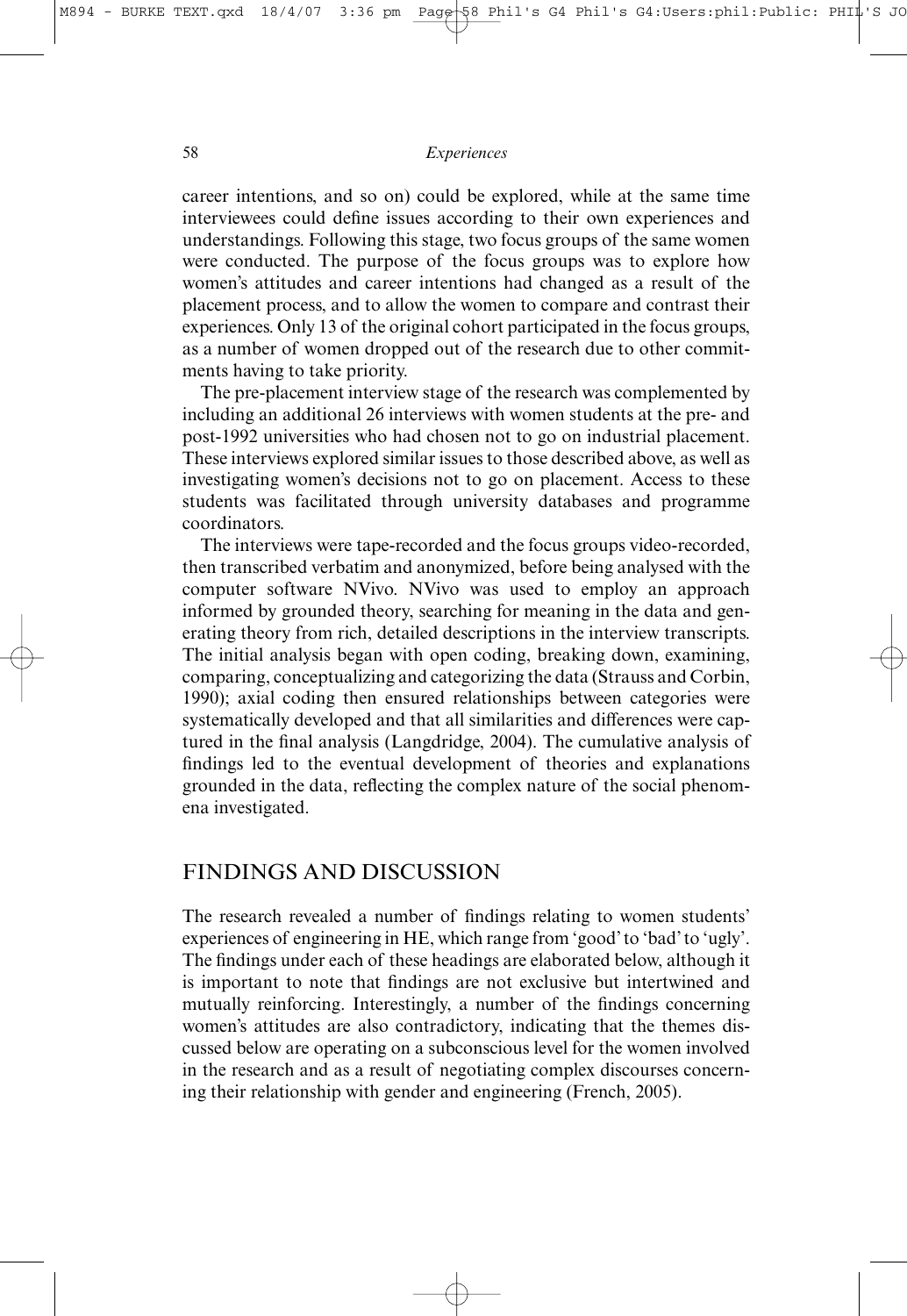The majority of women engineering students interviewed were positive about their career choice and their courses. The 'good' aspects of studying engineering at university were described as peer camaraderie and relationships with other students, the support of lecturers and personal tutors, and the opportunity to undertake an industrial placement between years two and three of the degree programme.

One particularly favourable aspect about engineering programmes was deemed to be the student relationships and camaraderie, a view often expressed with comparison to other courses:

All my course mates, they're really friendly and helpful, not like some other courses. Some other courses they don't know who are on the course and they don't communicate. (Victoria, Chemical Engineering student)

The best thing is the people you meet. They're all kind of like minded ... because it's such a difficult degree everybody helps each other, like when we've got a really tough piece of coursework . . . the people who've done it will come over and help the people who haven't. It's a really nice spirit amongst everyone. (Jenny, Aeronautical Engineering student)

This is possibly a result of the levels of group work and the volume and intensity of the work involved in engineering programmes (although, as will be shown later, these women students were more critical of these issues in themselves).

Women students were found to praise lecturers, with most students finding them approachable, supportive and motivating:

Some of the lecturers are quite good and it makes you think, I want to go into the industry, because they've been in the industry before . . . he'll tell you what sort of things have happened, and how it can be fun and exciting and it can sound very interesting. (Frances, Air Transport Management student)

There's always the support there and the lecturers are really good. If you've got a problem you can always go and find them and get help. (Sophie, Mechanical Engineering student)

The same praise was afforded to personal tutors too, although less frequently, possibly as a result of the under-utilization of the personal tutor system. However, students' positive regard of personal tutors suggests that it is an area that should be encouraged and promoted within the university system.

I really feel like [personal tutor] really looks out for me. And I see him more as a final student or big brother figure. (Katie, Industrial Design and Technology student)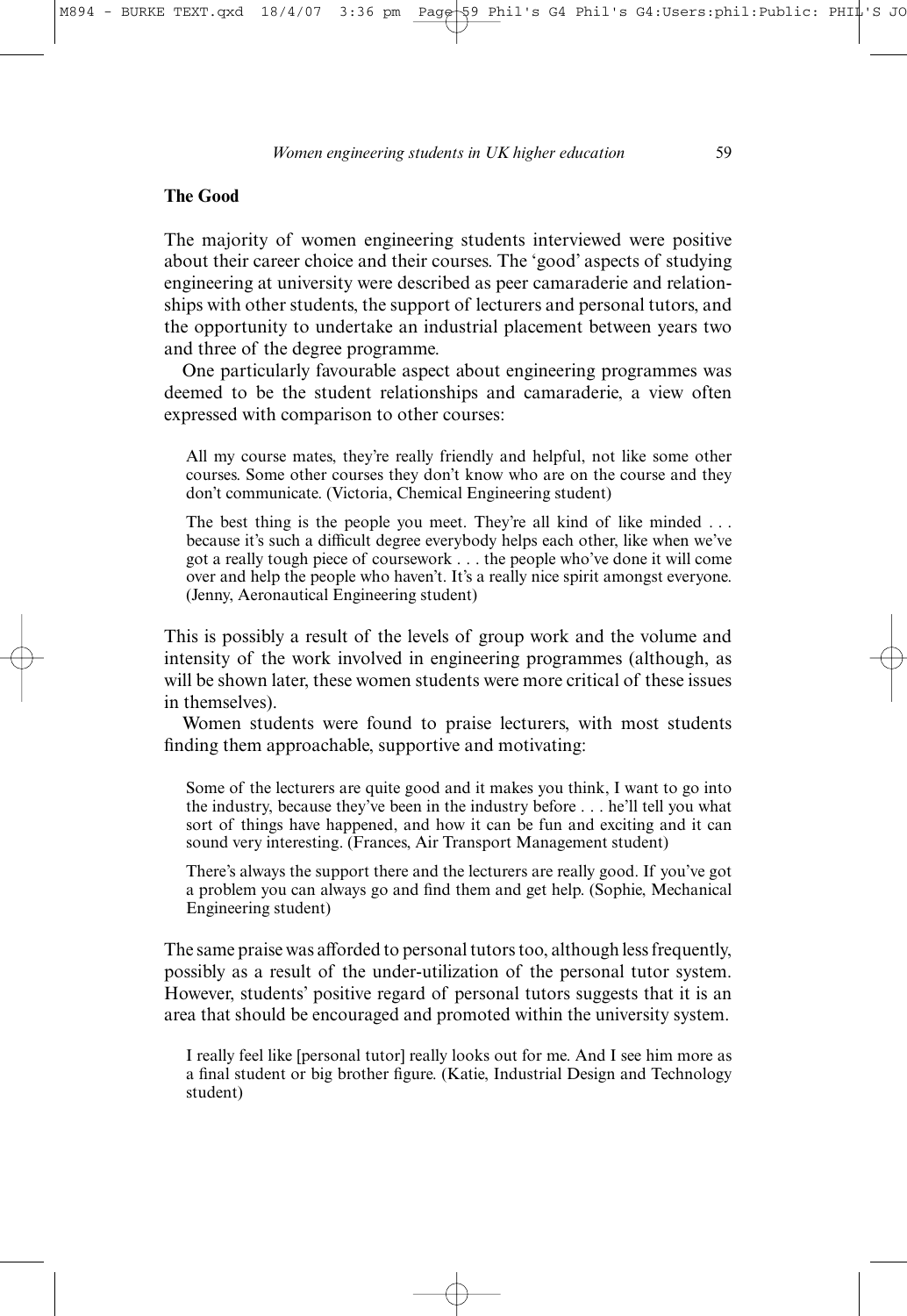Women students also favoured the diversity of engineering courses, often citing this as a reason for having chosen to study engineering over other courses:

I think there's always something different you know, there's never two days the same. (Diana, Mechanical Engineering student)

With aeronautical . . . I liked it because it was so broad, you learnt everything from, you know, electrical to mechanical to, you know, say systems and programming. (Emily, Aeronautical Engineering student)

However, this also created something of a dilemma for students, who, while valuing the diversity of their courses, often found it difficult to recognize the relevance of aspects of the course and criticized the volume and intensity of their work load, as will be demonstrated later.

The opportunity and experience of taking an industrial placement was also perceived as advantageous. The placement was perceived as an opportunity to experience a side of engineering that cannot be taught or replicated in the classroom. It also had the potential to ease students' transition to engineering employment by familiarizing them with the engineering workplace.

[The placement] shows that you have got some idea [that you are] grounded in industry rather than saying I know all this theory like everyone else does. You can apply it, know what's needed for what. (Hayley, Mechanical Engineering student)

[The placement will] be learning about the whole different way of how it all works and meeting different people, earning some money, and being one step closer to actually being independent. (Lisa, Materials Engineering student)

Generally, university support for finding placements was viewed well, although provision for this varied between departments. For further discussion of women's experiences of the engineering placement see Powell et al. (2005).

Although some students chose not to go on placement, this was usually for personal reasons such as having had industrial experience before starting university, being restricted to a particular geographical location, or not wanting to lose friends from courses who didn't go on placement, rather than viewing the placement as worthless.

### **The Bad**

Women students were, however, found to be more critical of structural issues, such as the teaching and learning methods on their engineering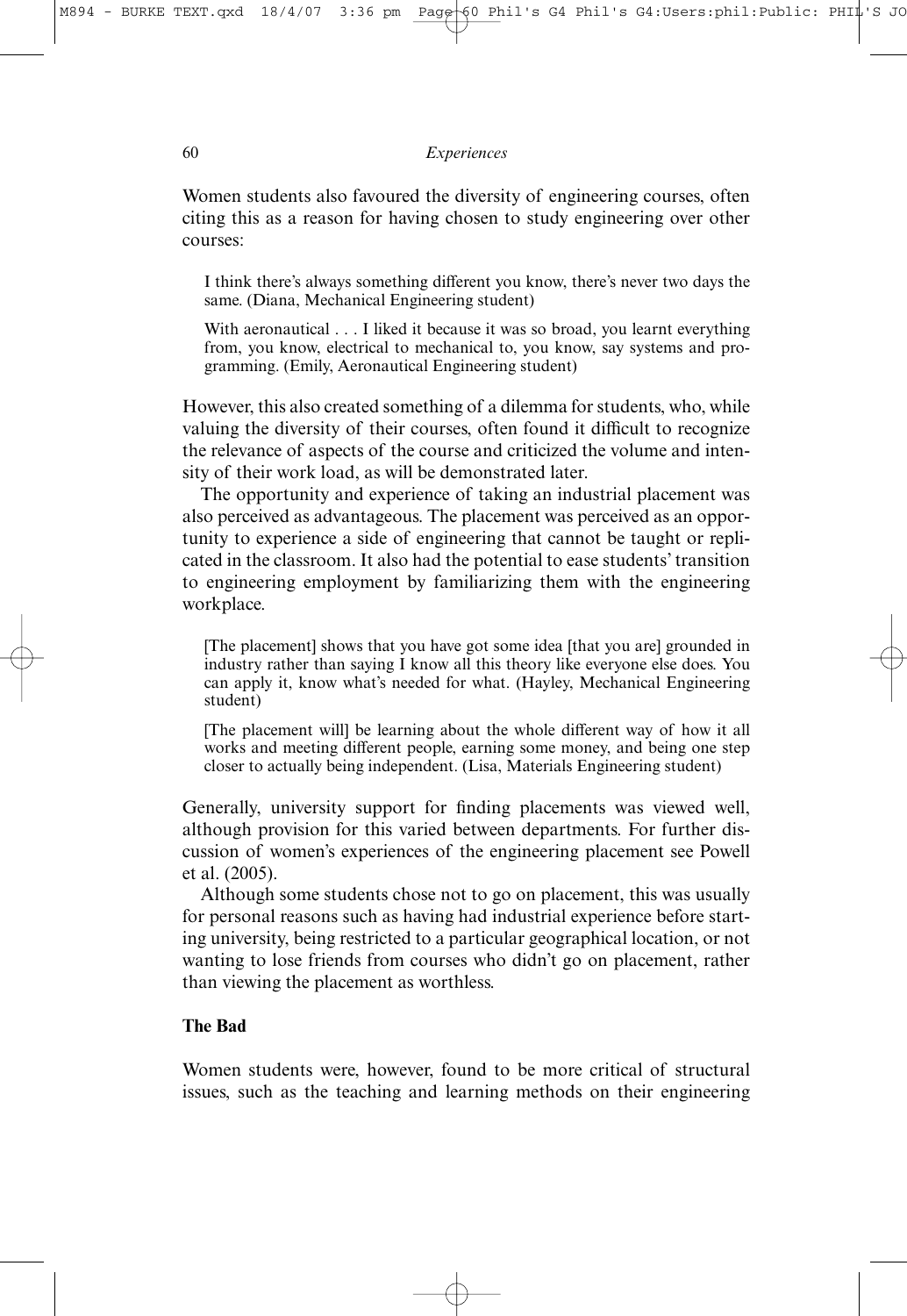programmes. Criticism was particularly directed at curriculum content and the relevance of particular modules:

Some of the work we do, you're like why? Why do I need to know this? Or, why are we learning it now? I think we could have spent more time on other stuff. (Hannah, Civil Engineering student)

Sometimes . . . you think what the hell is going on here? When you're doing this crazy maths you think 'what does this apply to?' But you've just got to ask, 'what's this in real life?' and then they'll tell you. (Tracey, Aeronautical Engineering student)

Negative perceptions of the volume and intensity of work involved in engineering were particularly forthcoming on the Industrial Design and Technology course:

It's been a lot more hours than I thought it'd be, it's like 24-7, just working. I've got lectures most of the day, and then I'm working at night to do the stuff that they've set us in our lectures. (Jessica, Industrial Design and Technology student)

The worst things are the amount of work . . . we have a lot of deadlines in at the same time. You don't get much sleep at all. A lot of the work is very time consuming . . . there's always an on-going project. But then, I suppose that's something I like anyway. (Elizabeth, Industrial Design and Technology student)

The women students also complained about the lack of practical work. While most students realized that theory was an essential part of the learning process, they also believed that practical hands-on work could play a greater role in the course:

I expected it to be a bit more practical. The theory isn't too bad, but there's so much to take in and to understand . . . I think for me, I'd personally like a bit more of the practical. (Chloe, Mechanical Engineering student)

Students also had a tendency to prefer coursework to exams, although it accounted for very little of the assessment:

I think the worst thing is definitely the exams, because they were so hard, and I worked really hard for them  $\ldots$  I think the people that are more practical are probably the people who don't do so well in these exams. They are so theoretical. (Samantha, Civil Engineering student)

These experiences are not entirely surprising given that Lewis (1995) described the teaching and learning methods that make up the structure of engineering HE as 'strongly male biased'. While students' opinions in the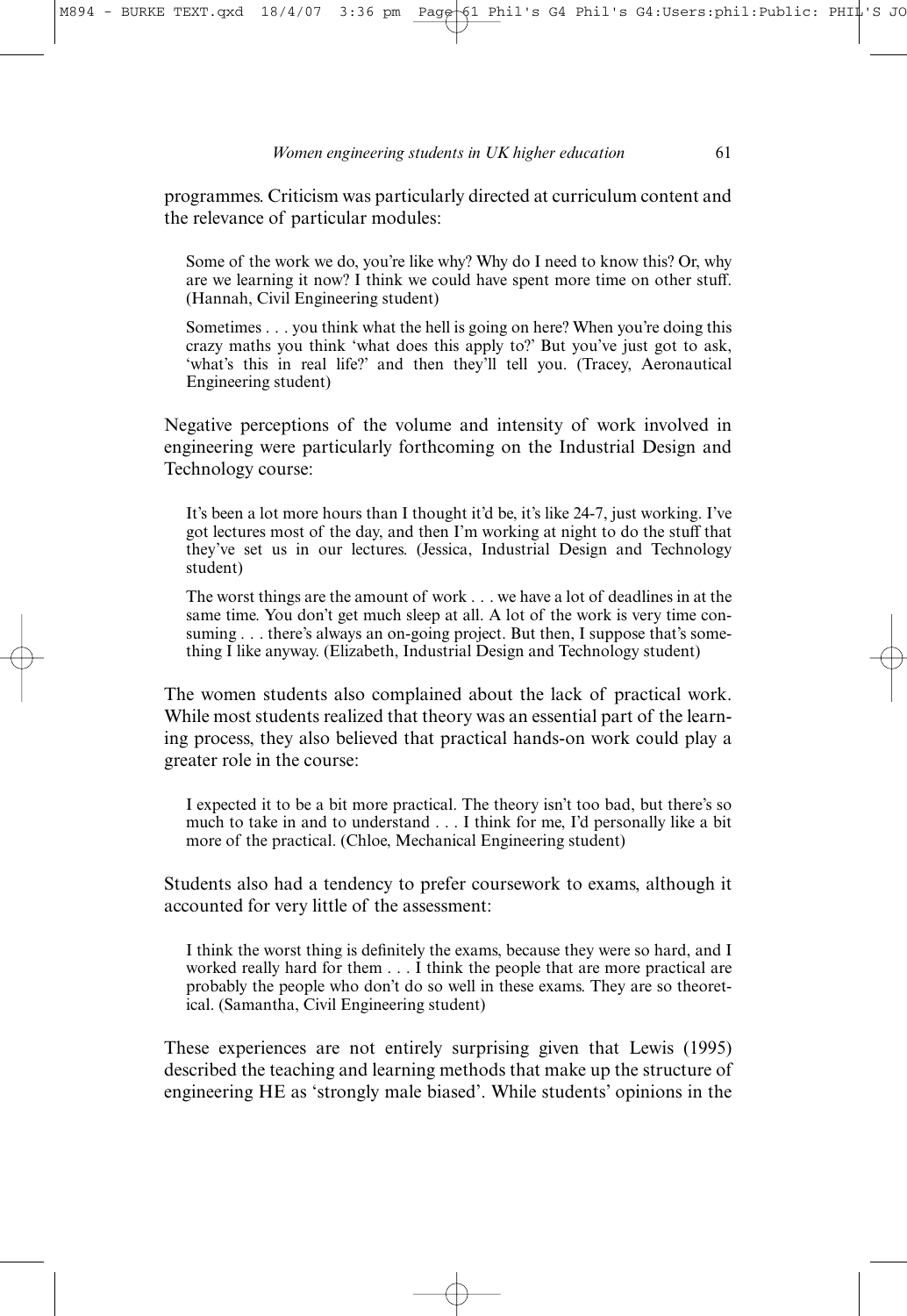research are not as strong as those described in the literature, it is evident that the women students did not always approve of, of feel comfortable with, curriculum content, assessment methods, the volume of work and the emphasis on theory, rather than practice.

Possible solutions to the traditional teaching and learning methods in engineering and related courses involve, among other things, introducing greater choice for students, such as the option to choose management or social science modules, or 'softer' engineering modules that address the social and environmental impact of engineering, as suggested by Srivastava (1996). The difficulties with this are that core modules may have to be dropped to make way for change; the volume of work the students had was considered overwhelming, so to introduce additional modules would be unrealistic. However, on many courses the modules and topics covered are dictated by the professional bodies that accredit courses (students also need to cover certain areas to get Chartered Engineer status), which are unlikely to favour the introduction of optional modules. The ethos and rigidity of the system in engineering therefore implies that if individuals want to achieve in the sector they must conform to existing masculine norms and attitudes (McIlwee and Robinson, 1992). Furthermore, with regard to the lack of practical engineering, Short et al. (2003) have written that where students are able to see the reality of engineering and the application of their knowledge to real engineering problems, their enthusiasm can more easily be generated, suggesting that such an improvement to engineering programmes would benefit all students regardless of gender.

#### **The Ugly**

The findings described as 'ugly' relate less to the structure of engineering education and more to non-structural aspects of the engineering culture, such as people's attitudes towards women in engineering. It is felt that these aspects are particularly detrimental to women students and their commitment to engineering. These everyday occurrences build up to the point where some students decide engineering is not for them.

In contradiction to the favourable remarks concerning camaraderie among engineering students, women students were also found to have difficulties communicating with male students and staff, and being taken seriously when it came to work:

Trying to get the boys to listen to anything you're saying is difficult . . . the boys just wouldn't listen to a word that Rachel was saying . . . I had to persuade them to listen to what she was saying, and I found that really frustrating that they just wouldn't listen. (Emma, Mechanical Engineering student)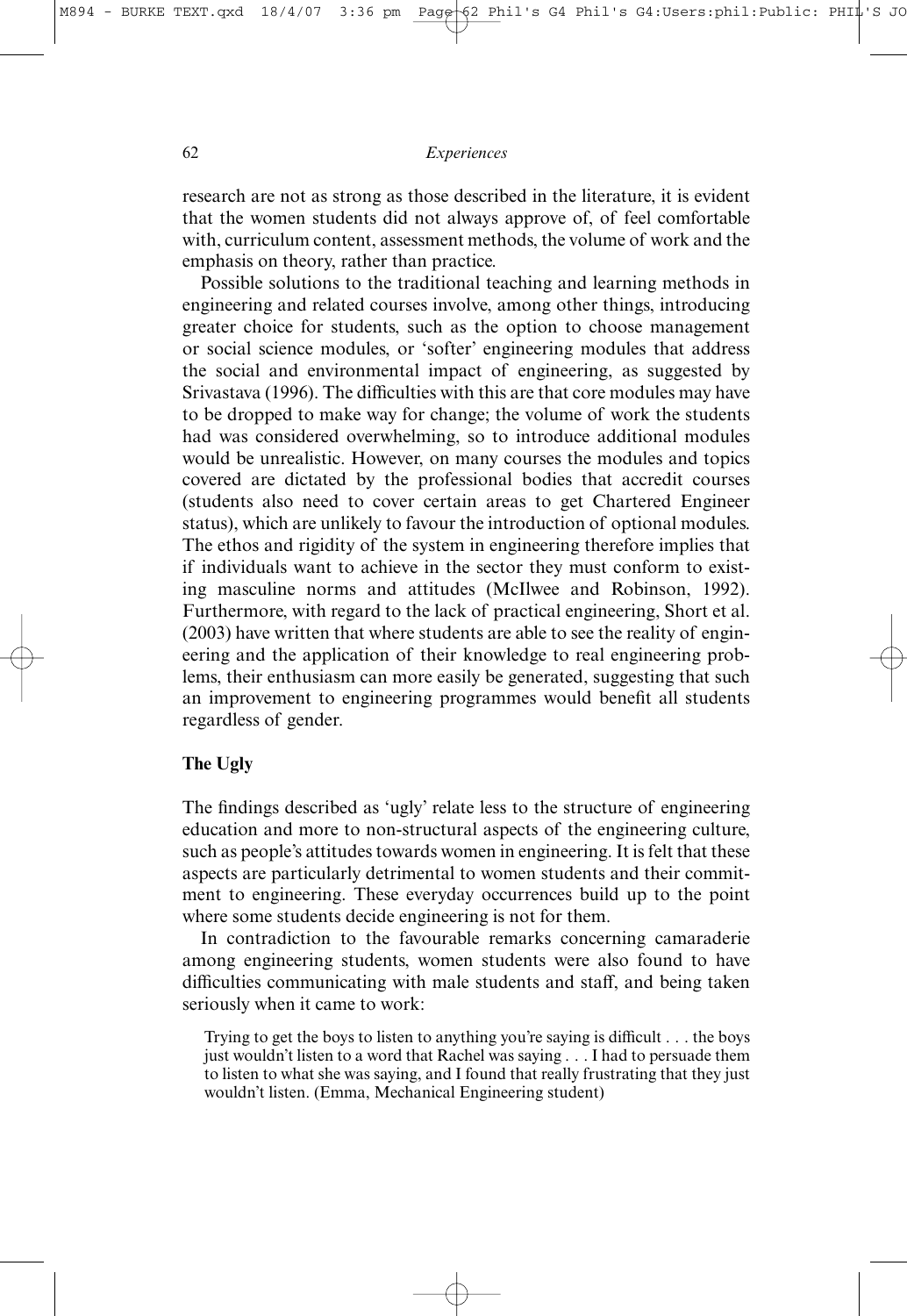M894 - BURKE TEXT.qxd 18/4/07 3:36 pm Page 63 Phil's G4 Phil's G4:Users:phil:Public: PHIL'S JO

Communication was non-existent and I was left out in one way or another. They wouldn't tell me there was a group meeting . . . It was peer assessed . . . they marked me right down, which I felt was completely unfair because within the boundaries they'd placed on me, I'd done the best I could. (Andrea, Civil Engineering student)

While students generally thought that group work was beneficial, poor communication appeared inherent. This is somewhat paradoxical given that group work at university is presumably intended to improve communication skills for the workplace. There are two possible explanations here. First, students are not taught how to do or manage group work, but it is expected that they will learn through practice. Second, it may be that collaboration and teamwork is ineffective in HE because of the individualistic nature of the university system, where students achieve, and are awarded degrees, on the basis of individual merit.

Relationships between staff and female students and staff and male students were often perceived as unequal. This was particularly apparent with regard to tutorial and laboratory work, where some members of staff, often technicians rather than lecturers, were found to give more help to female students:

It's nice [tutors] go all out to help you, but it can feel sometimes that it's because you're a girl that they go all out to help you and it can be a little bit sleazy. One guy . . . he's just really unbelievable. He'll take you from the back of the queue, bring you right in front of all these lads and help you – pretty much do it for you, which you're not going to complain if someone's offering to help, but then you get grief off the lads . . . they put you at a disadvantage. (Fiona, Industrial Design and Technology student)

However, one student legitimized this, suggesting that female students attract more help because they appear less confident with their work than male students:

I think some of the male lecturers are more helpful to the girls than to the guys . . . but then I think it might be because the girls come across as less confident that the teachers want to help them more. (Elizabeth, Industrial Design and Technology student)

While some students described the extra help they unwittingly received as a result of the gender as patronizing, many women perceived this as positive. Nevertheless, this poses a particular problem because it indicates that women in engineering are seen as less capable than their male counterparts, which may be counterproductive in the long term. For example, while it may seem useful to get extra help, in the future it may result in women being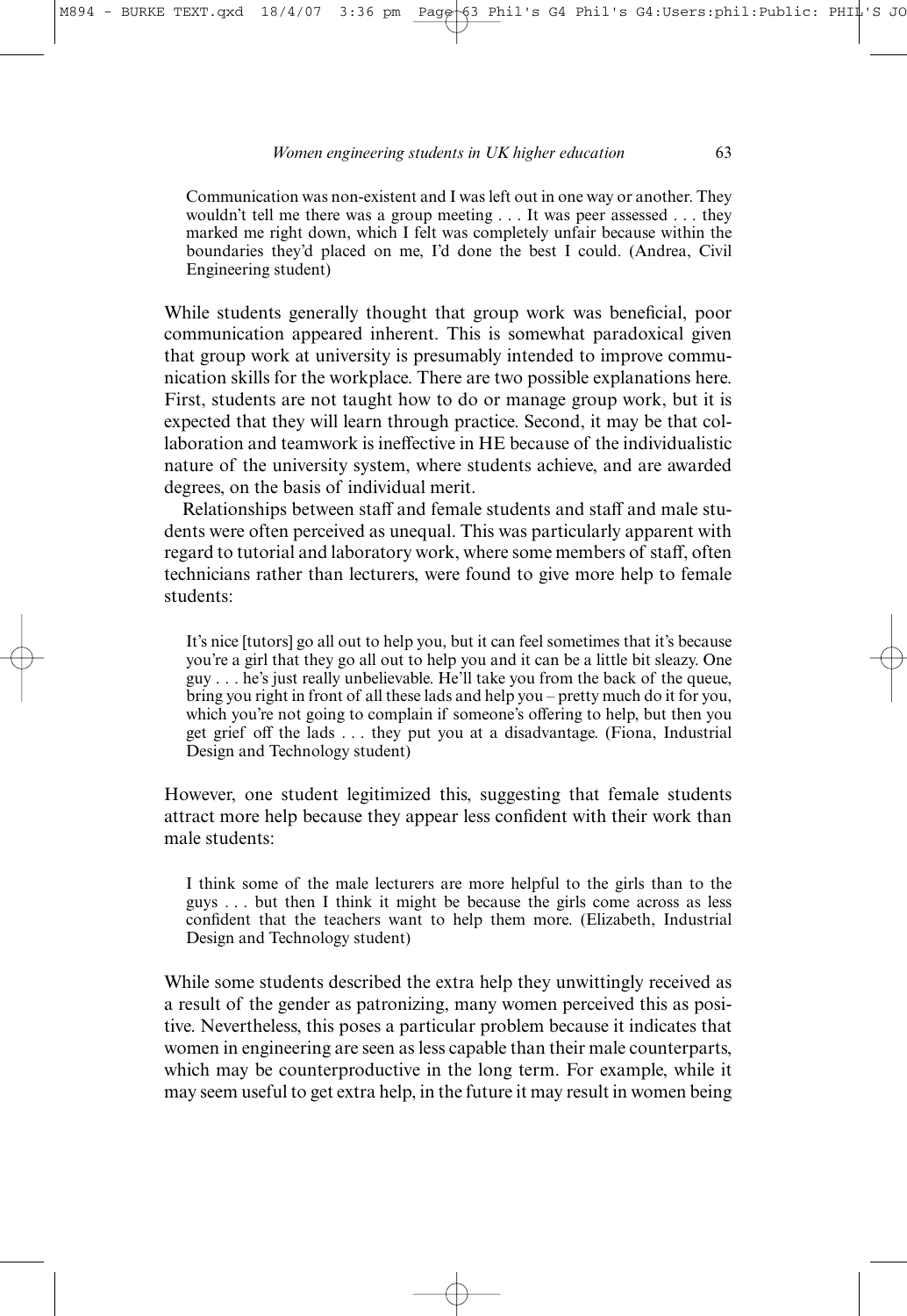overlooked when promotion decisions are being made, if they are perceived by employers as requiring extra help and support to succeed in the workplace. In the more immediate term it may instil resentment in male colleagues and works to reinforce the idea that women are less capable in engineering among male engineering students:

There's this one assistant in our department and he is known for helping girls out more than boys . . . the boys get a bit angry. (Maria, Industrial Design and Technology student)

The differential treatment of male and female students by staff went beyond the women students receiving more help, to sexist attitudes and humour, although this was generally accepted as 'joking' by women.

One of our lecturers just makes women jokes, which are alright, they're not offensive, but you just get bored with them every lesson. (Paula, Mechanical Engineering student)

Now and then they'll make obviously female jokes but I wouldn't say they necessarily treat you differently on purpose. (Amanda, Industrial Design and Technology student)

There was also a feeling among students that male lecturers felt uncomfortable with female students:

Well some of [the male lecturers] struggle . . . they're quite happy to sit and chat to the guys but then find it very hard . . . they don't really know what to say [to the women students] it's almost as if you're not somebody who's normal. I mean there are extreme sides of it, there's one lecturer who completely could not hold down a conversation with a girl if he tried. (Eve, Civil Engineering student)

In addition, one student felt she was made particularly visible because of her gender and singled out when a lecturer complained to her personal tutor that she had missed a lecture. The student felt victimized because the lecturer failed to notice if male students were absent from class. Another student felt that when she complained that the male students she was working with were treating her unfairly, her female personal tutor failed to take her seriously:

I told [my personal tutor] there were boys who were harassing me . . . they'd end up giving me the work . . . I told her about it and she was like, 'well, it'll pass' . . . she didn't even call them to talk to them. (Anna, Commercial Management and Quantity Surveying student)

A final factor described by women engineering students was the idea that universities may be 'playing a numbers game' by trying to increase the number of women on engineering courses to improve their image. There are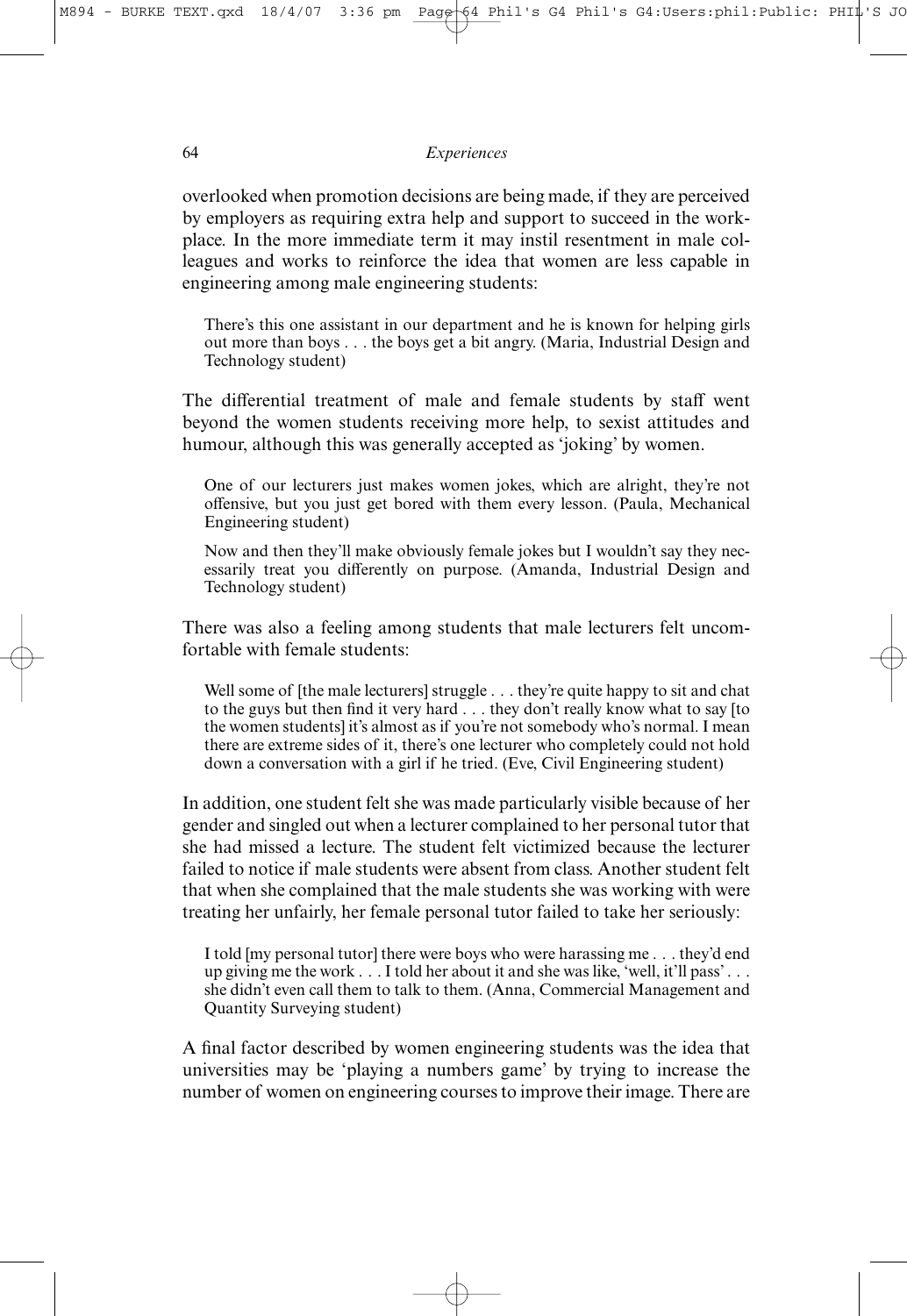two key problems with this. While a drive to recruit more women is a positive step, alone this is unlikely to challenge or transform the masculine cultures and structures in engineering education and industry. Furthermore, as demonstrated in this research, it has the effect of making women doubt their own capability to do the work required:

They were desperate to get me on the course because they needed to balance out their numbers. I've always felt like I don't know if I would have got on this course if I'd been a bloke . . . They didn't even look at my work, so they couldn't have known, and every bloke I've spoken to has a really vigorous interview. (Rebecca, Industrial Design and Technology student)

One guy . . . said you are bound to get [a bursary] because at the end of the day they really need girls in engineering. And it really, really upset me. (Sophie, Mechanical Engineering student)

# CONCLUSIONS AND RECOMMENDATIONS

To summarize, this chapter has explored women engineering students' experiences of UK higher education. It has investigated the pervading culture of engineering education and shown that women's experiences of this range from good to bad to ugly. Women's 'good' experiences included peer camaraderie, staff support and the industrial placement, while 'bad' experiences have been focused on structural aspects of HE, such as teaching and learning methods, and the 'ugly' (judged to be the most harmful to women students' commitment and career aspirations) has been associated with what others have called a masculine engineering culture, largely consisting of people's negative attitudes towards women in engineering.

It is clear from these interpretations that women's experiences of engineering education are contrasting and at times in conflict with one another, highlighting the fact that the 'good', the 'bad' and the 'ugly' experiences are in many ways mutually reinforcing. While the ugly experiences are the only area where women have faced obvious discrimination, the gendered culture of engineering and more subtle forms of discrimination are evident throughout. Peer camaraderie, for example, may demonstrate women's socialization into the masculine engineering culture, as this issue was often framed competitively, with students comparing their experiences to those of students on other courses. This is supported by Bennett et al. (1999), who maintained that women who seek a career in a male-dominated industry are socialized into its culture through the education system, and appear to actively seek that culture. This also corroborates West and Zimmerman's (1987) argument that both men and women 'do' gender, despite believing that their behaviour is gender-neutral. The apparent criticism of staff and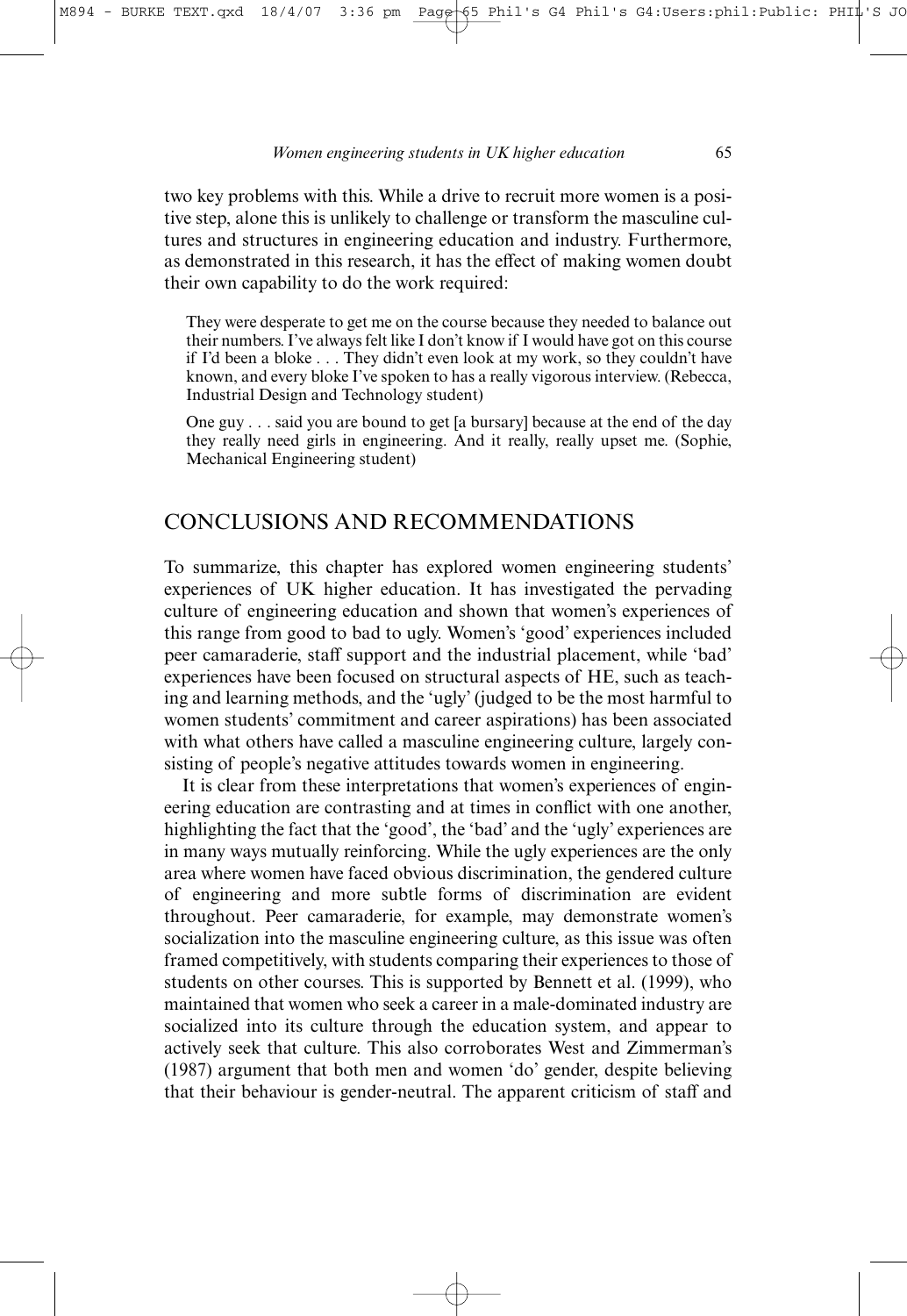student relationships also makes it difficult to comprehend women's praise for staff support and peer camaraderie. However, it is important to note that women's experiences were categorized by the authors rather than the women themselves. In fact, women engineering students generally viewed the whole experience of engineering education positively in spite of admitting to the various structural and cultural problems identified above. This is further evidence of women's assimilation to the engineering culture and their, probably subconscious, knowledge that they are likely to suffer if they go against the unspoken cultural norms (Evetts, 1998). In this way, women engineers may help maintain gender inequality through their knowledge of what fits with the accepted organizational style (Gherardi, 1994).

In addition, the bad and ugly experiences, or the structural and cultural problems which women engineers experience in HE, are closely intertwined, with both impacting heavily on women's learning experiences. While the structural aspects of engineering education, namely the teaching and learning methods, or the formal curriculum, could be readily changed if desired (and possibly to the benefit of many male students), previous research has shown that re-evaluation of the curricula is slow to happen (Bagilhole and Goode, 1998). This is probably because the control of the curriculum is in the hands of men (Evans, 1995), who often believe that women need to change to accommodate industry, or learn to be discriminated against (Bagilhole and Goode, 1998). In other words, the structure or curriculum in engineering education is socially constructed, as Weiner (1994) has argued, and highlights assumptions about gender and knowledge. Bagilhole and Goode (1998) have also shown that the culture and dominant attitudes, or what they call the informal curriculum, is learnt by both male and female students, resulting in maintenance of the masculine ethos of engineering.

These arguments point to some of the difficulties of transforming the engineering culture to ensure the engineering professions are a place where women can not only survive, but also thrive. Even change in areas that could be achieved, such as in teaching and learning methods, may be difficult due to resistance from those who uphold the masculine culture of engineering. However, it might also be argued that improved teaching and learning methods could stimulate cultural change.

In conclusion, this chapter has supported and elaborated the extant knowledge on women in engineering education. However, it has also offered a new classification of the structural and cultural influences impacting upon women's experiences (the 'good', the 'bad' and the 'ugly'). At the same time, it is evident from the findings that any progress towards change requires a multi-institutional approach aimed at enhancing the 'good', addressing the 'bad', and precluding the 'ugly'. While such an approach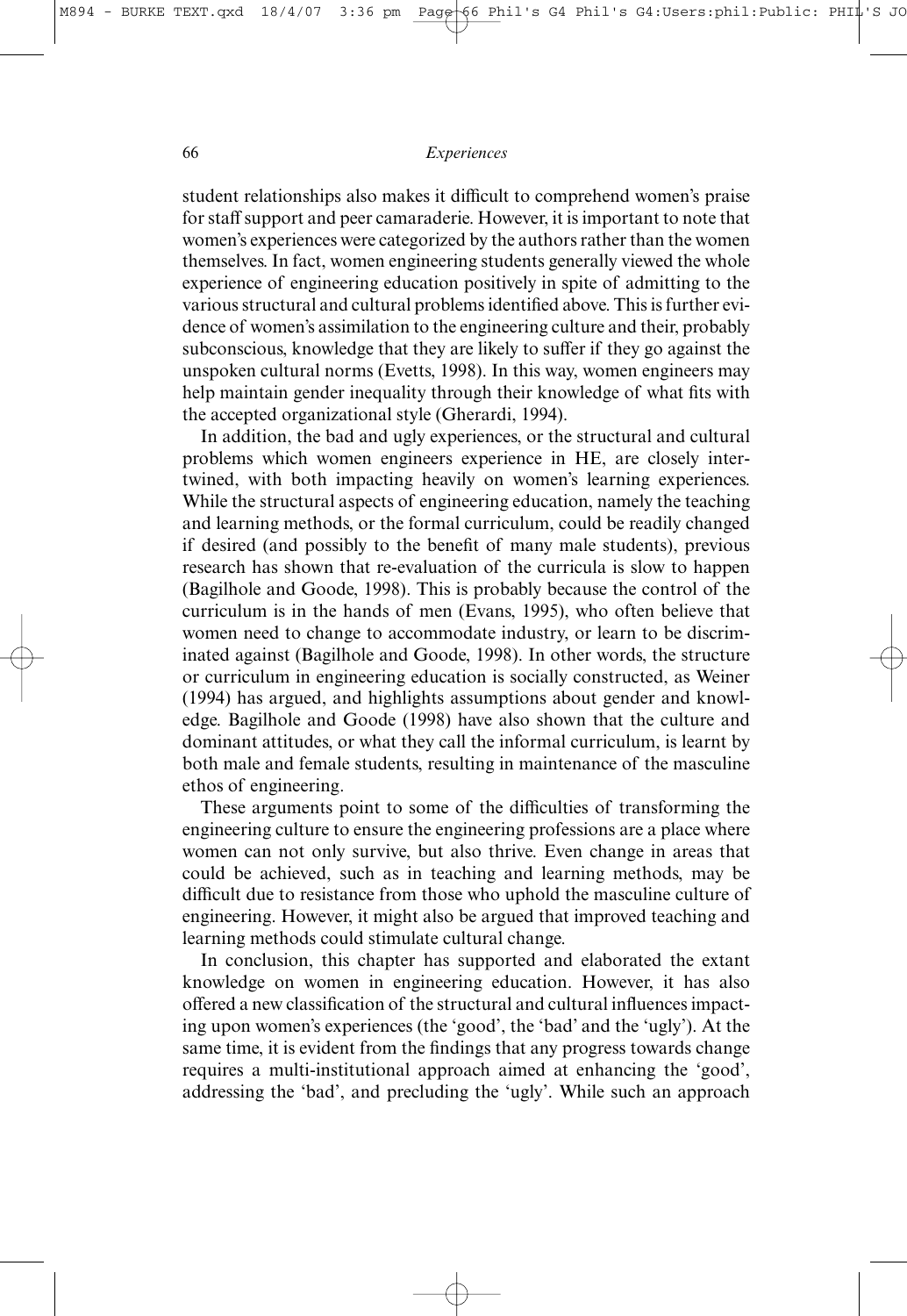should build on the positive aspects identified by women, such as personal tutor support and the industrial placement, responsibility for implementing structural change should be taken by professional engineering bodies, such as the UK Engineering Council, and cultural change by HE employers, trade unions and student unions, among others. As Sagebiel (2003) has argued, the success of such important and much-needed changes are also likely to be dependent on promoting the benefits they could have for *all* students, not just women.

## REFERENCES

- Bagilhole, B. (1997), *Equal Opportunities and Social Policy: Issues of Gender, Race and Disability*, London: Longman.
- Bagilhole, B. and Goode, J. (1998), 'The "gender dimension" of both the "narrow" and "broad" curriculum in UK higher education: do women lose out in both?', *Gender and Education*, **10**(4), 445–58.
- Bagilhole, B. and Woodward, H. (1995), 'An occupational hazard warning: academic life can seriously damage your health. An investigation of sexual harassment of women academics in a UK university', *British Journal of Sociology of Education*, **16**(1), 37–51.
- Bebbington, D. (2002), 'Women in science, engineering and technology: a review of the issues', *Higher Education Quarterly*, **56**(4), 360–75.
- Beder, S. (1989), 'Towards a more representative engineering education', *International Journal of Applied Engineering Education*, **5**(2), 173–82.
- Bennett, J.F., Davidson, M.J. and Gale, A.W. (1999), 'Women in construction: a comparative investigation into the expectations and experiences of female and male construction undergraduates and employees', *Women in Management Review*, **14**(7), 273–91.
- Brainard, S.G., Staffin Metz, S. and Gillmore, G.M. (n.d.), *WEPAN Pilot Climate Survey: Exploring the Environment for Undergraduate Engineering Students.* Available at: www.wepan.org/associations/5413/files/Climate%20Survey.pdf (accessed June 2006).
- Brown, A. (1995), *Organisational Culture*, London: Pitman Publishing.
- Byrne, E.M. (1987), 'Education for equality', in M. Arnot and G. Weiner (eds), *Gender and the Politics of Schooling*, London: Unwin Hyman, pp. 23–34.
- Carter, R. and Kirkup, G. (1990), *Women in Engineering: A Good Place to Be?*, Basingstoke: Macmillan.
- Cockburn, C. (1985), *Machinery of Dominance*, London: Pluto Press.
- Copeland, J. (1995), *Not Stirring Up Trouble: Women Engineering Students' Talk*, Melbourne, Australia: Second Australian Women in Engineering Forum, pp. 13–18.
- Dainty, A.R.J. (1998), *A Grounded Theory, of the Determinants of Women's Underachievement in large Construction Companies*, PhD thesis, Loughborough University.
- Dainty, A.R.J., Bagilhole, B.M., Ansari, K.H. and Jackson, J. (2004), 'Creating, equality in the construction industry: an agenda for change for women and ethnic minorities', *Journal of Construction Research*, **5**(1), 75–86.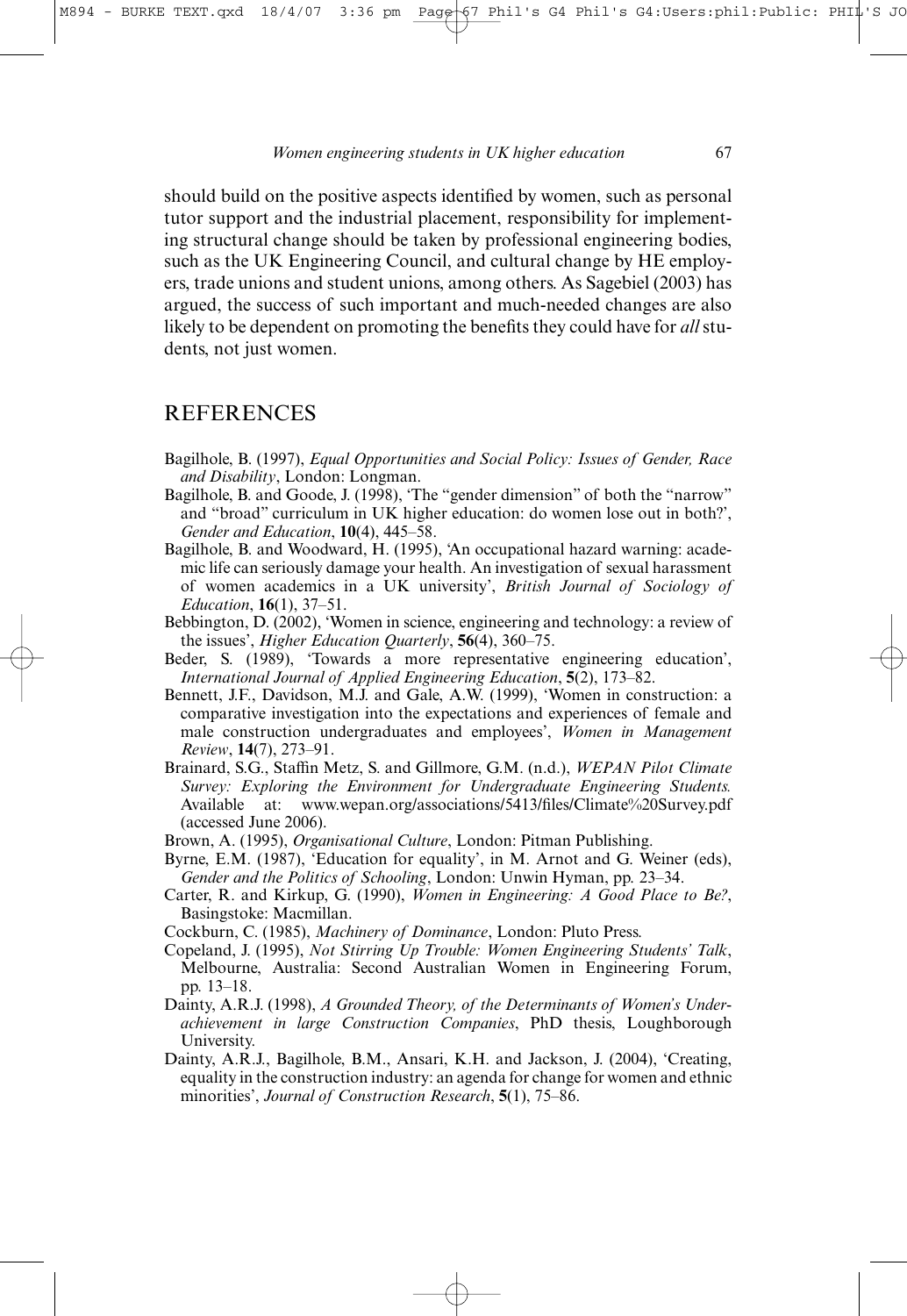- Davies, C. and Holloway, P. (1995), 'Troubling transformations: gender regimes and organisational culture in the academy', in L. Morley and V. Walsh (eds), *Feminist Academics: Creative Agents for Change*, London: Taylor & Francis, pp. 7–21.
- Dryburgh, H. (1999), 'Work hard, play hard: women and professionalisation in engineering – adapting to the culture', *Gender and Society*, **13**(5), 664–82.
- Eldridge, J.E.T. and Crombie, A.D. (1974), *A Sociology of Organisations*, London: Allen and Unwin.
- Etzkowitz, H., Kemelgor, C. and Uzzi, B. (2000), *Athena Unbound: The Advancement of Women in Science and Technology*, Cambridge: Cambridge University Press.
- Evans, M. (1995), 'Ivory towers: life in the mind', in L. Morley and V. Walsh (eds), *Feminist Academics: Creative Agents for Change*, London: Taylor & Francis, pp. 73–85.
- Evetts, J. (1998), 'Managing the technology but not the organization: women and career in engineering', *Women in Management Review*, **13**(8), 283–90.
- Evetts, J. (1997), 'Women and careers in engineering: management changes in the work organization', *Women in Management Review*, **12**(6), 228–33.
- Fielding, J. and Glover, J. (1999), 'Women science graduates in Britain: the value of secondary analysis of large scale data sets', *Work, Employment and Society*, **13**(2), 353–67.
- Fielding, J. and Glover, J. (1997), *Gender and Science, Engineering and Technology*, Research Summary, Roehampton Institute, University of Surrey.
- French, S. (2005), 'Double trouble in the academy: taking "positions" in the discipline of computing', presented at the Gender, Work and Organisation Fourth International Interdisciplinary Conference, 22–24 June, Keele University, UK.
- Gale, A.W. (1994), 'Women in non-traditional occupations: the construction industry', *Women in Management Review*, **9**(2), 3–14.
- Gherardi, S. (1994), 'The gender we think, the gender we do in our everyday lives', *Human Relations*, **47**(6), 591–610.
- Glover, J. (2000), *Women and Scientific Employment*, Basingstoke: Macmillan.
- Glover, J., Fielding, J. and Smeaton, D. (1996), 'What happens to women and men with SET degrees?', *Labour Market Trends*, **104**(2), 63–7.
- Greed, C. (1991), *Surveying Sisters: Women in a Traditional Male Profession*, London: Routledge.
- Hansard Society Commission Report (1990), *Women at the Top*, London: Hansard Society for Parliamentary Government.
- HESA (Higher Education Statistics Agency) (2006), *All HE Students by Subject of Study, Domicile and Gender*, available at www.hesa.ac.uk (accessed March 2006).
- Hofstede, G. (1984), *Culture*'*s Consequences*, London: Sage.
- Husu, L. (2001), *Sexism, Support and Survival in Academia: Academic Women and Hidden Discrimination in Finland*, Helsinki: University of Helsinki.
- Itzin, C. (1995), 'The gender culture in organisations', in C. Itzin and J. Newman (eds), *Gender, Culture and Organisational Change: Putting Theory into Practice*, London: Routledge, pp. 30–53.
- Jolly, L. (1996), 'The first year engineering ethnographic project: An overview', Department of Anthropology and Sociology, University of Queensland, Australia.
- Lane, N. (1997), 'Women in science, engineering and technology: the rising tide report and beyond', in M. Maynard (ed.), *Science and the Construction of Women*, London: UCL Press.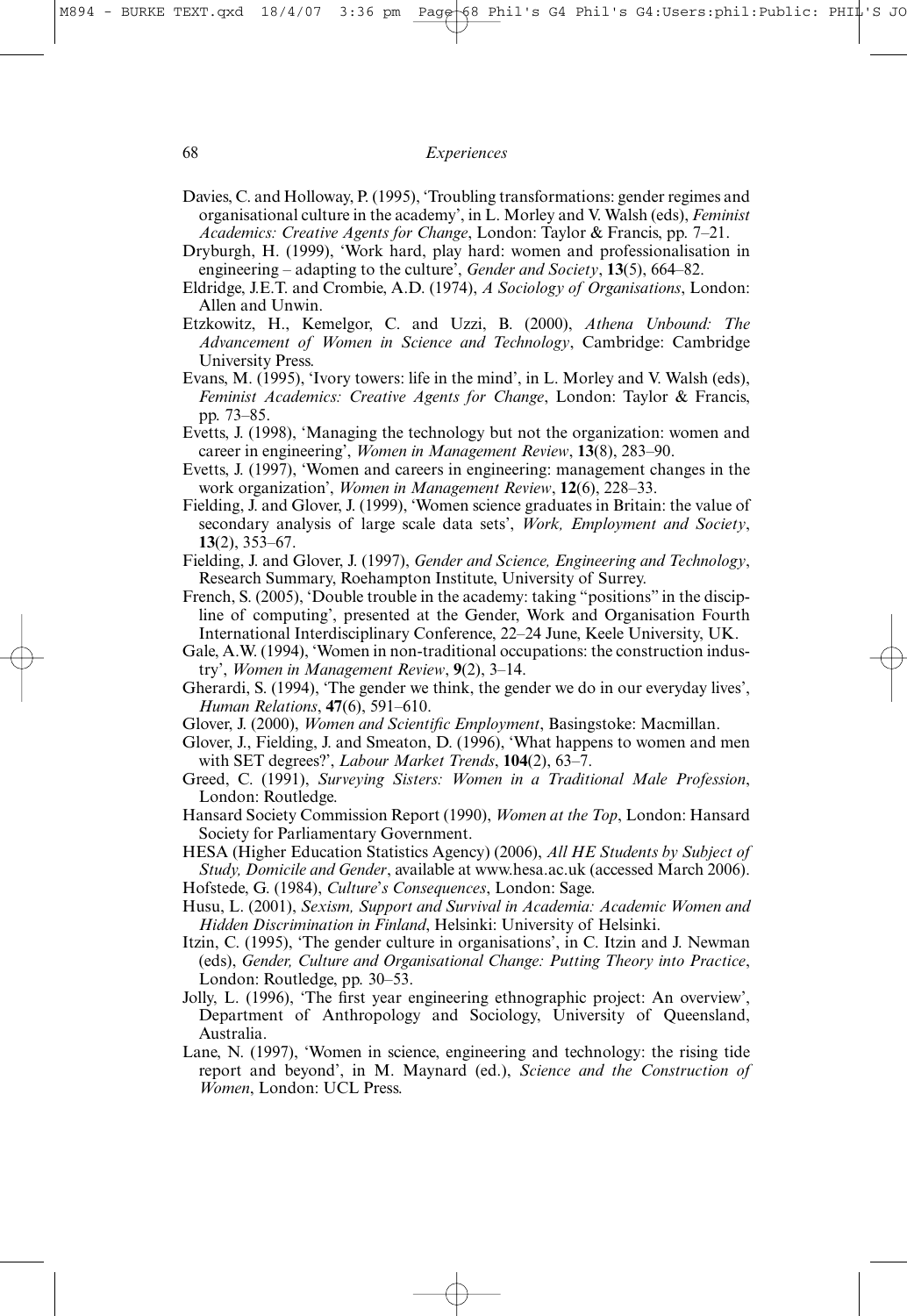- Langdridge, D. (2004), *Introduction to Research Methods and Data Analysis in Psychology*, Harlow: Prentice-Hall.
- Ledwith, S. and Colgan, F. (1996), *Women in Organisations: Challenging Gender Politics*, London: Macmillan.
- Lewis, S. (1995), 'Chilly courses for women? Some engineering and science experiences', paper presented at Women, Culture and Universities: A Chilly Climate?, University of Technology, Sydney, Australia, 19–20 April.
- Lintern, S. (1995), 'Oh look . . . a girl!', University of South Australia, Mawson Lakes, Australia.
- Madhill, H.M. et al. (2003), 'Making choices and making transitions creating a web resource, proceedings of the GASAT 11 International Conference, Mauritius, 6–11 July 2003.
- Malpas, R. (2000), 'The universe of engineering: a UK perspective', available at: www.engc.org.uk/publications/pdf/Malpas\_report.pdf (accessed 29 April 2004).
- McIlwee, J.S. and Robinson, J.G. (1992), 'Implementing an inclusive curriculum for women in engineering education', *Journal of Professional Issues in Engineering Education and Practice*, **129**(4), 203–10.
- McLean, C., Lewis, S., Copeland, J., Lintern, S. and O'Neill, B. (1997), 'Masculinity and the culture of engineering', *Australasian Journal of Engineering Education*, **7**(2), 143–56.
- Mills, J. and Ayre, M. (2003), 'Implementing an inclusive curriculum for women in engineering education', *Journal of Professional Issues in Engineering Education and Practice*, **129**(4), 203–10.
- Morley, L. (1999), *Organising Feminisms: The Micropolitics of the Academy*, London: Macmillan.
- Morley, L. (2000), 'The micropolitics of gender in the learning society', *Higher Education in Europe*, **25**(2), 229–35.
- Nair, I. and Majetich, S. (1995), 'Physics and engineering in the classroom', in S. Rosser (ed.), *Teaching the Majority: Breaking the Gender Barrier in Science, Mathematics and Engineering*, New York: Teachers College Press, pp. 25–42.
- ONS (Office for National Statistics) (2000), *Labour Force Survey Spring 2000*, London: HMSO.
- Opportunity 2000 (1996), 'Tapping the talent', available at: www.lboro.ac.uk/ orgs/opp 2000/tapping.html (accessed 7 May 2004).
- Pacanowsky, M.E. and O'Donnell-Trujillo, N. (1982), 'Communication and organisational culture', *The Western Journal of Speech Communication*, **46**(Spring), 115–30.
- Powell, A., Bagilhole, B. and Dainty, A. (2006), 'The problem of women's assimilation into UK engineering cultures: can critical mass work?', *Equal Opportunities International*, **25**(8), 688–99.
- Powell, A., Bagilhole, B., Dainty, A. and Neale, R. (2005), *Coping in Construction: Female Students' Perspectives*, Conference Proceedings, ARCOM 21st Annual Conference, 7–9 September, School of Oriental and African Studies, London, UK.
- Ridgeway, C.L. (1997), 'Interaction and the conservation of gender inequality: considering employment', *American Sociological Review*, **62**, 218–35.
- Sagebiel, F. (2003), 'New initiatives in science and technology and mathematics education at the formal level: masculinity cultures in engineering departments in institutions of higher education and perspectives for social change, *GASAT 11 Gender, Science, Technology and Economic Paradigm Shift*, 6–11 July 2003.